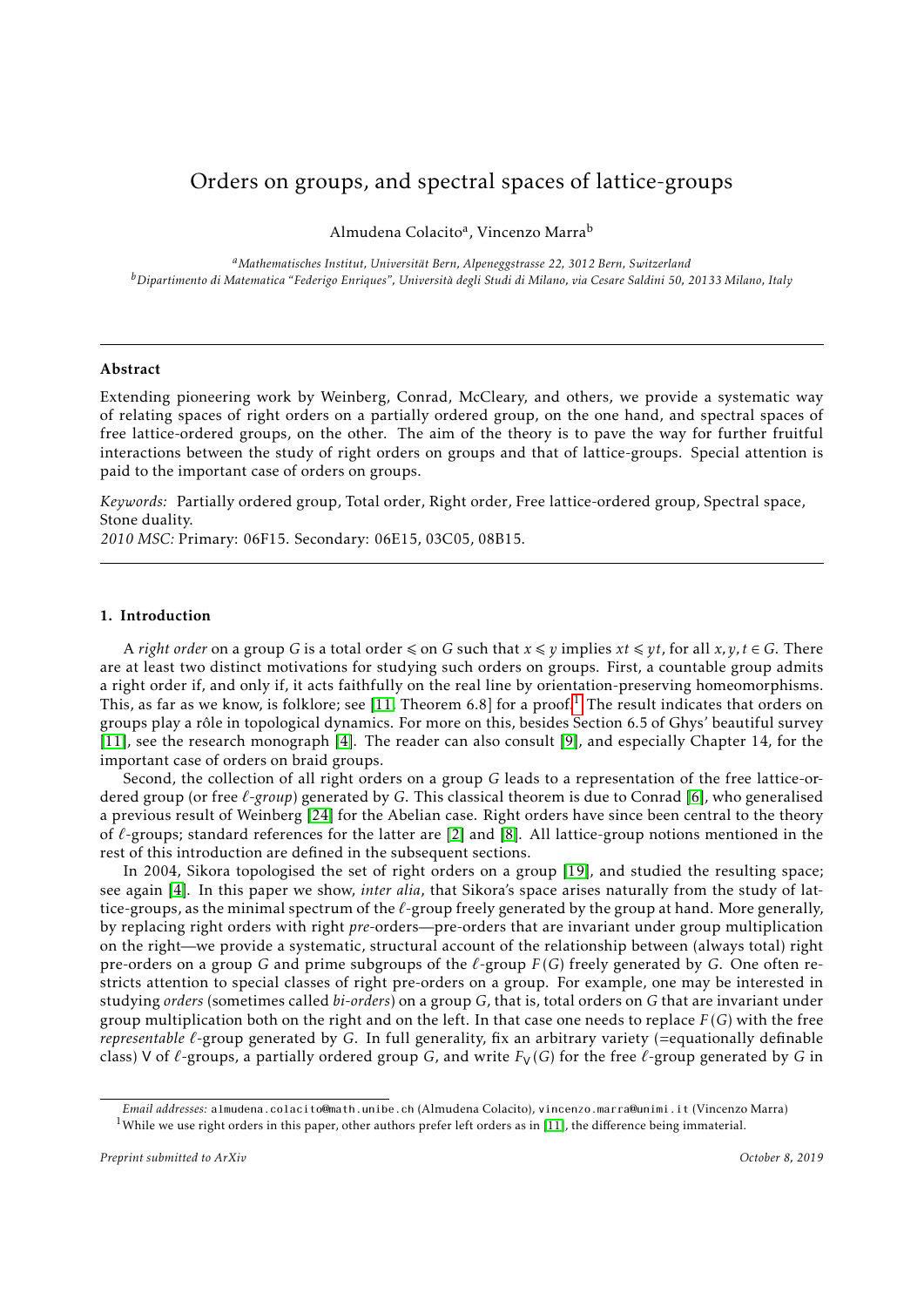V. The results in this paper provide a theory of the connection between the prime subgroups of  $F_V(G)$ , and a corresponding class of right pre-orders on *G*, where each pre-order in the class is required to extend the partial order of *G*.

The connection we exhibit and study here has been previously identified in its basic form by McCleary in his paper on representations of free lattice-groups by ordered permutation groups, cf. [\[18,](#page-21-6) Lemma 16]. There, McCleary considers a free group *G* and constructs a bijection between right orders on *G* and minimal prime subgroups of *F* (*G*). This paper may be viewed as a generalisation and extension of McCleary's result. Let us also mention [\[3\]](#page-20-2), where the author acknowledges McCleary's work as a source for his own correspondence between closures of orbits (under the natural action of *G*) in the space of right orders on a group *G*, and kernels of certain maps from *F* (*G*).

In Section [2](#page-1-0) we describe our construction and state our main correspondence result, Theorem [2.1.](#page-4-0) We also state Corollary [2.1,](#page-4-1) establishing that the spaces of right pre-orders corresponding to varieties of lattice-groups are always *completely normal generalised spectral spaces*. Here and throughout the paper, 'spectral space' is meant in the sense of Hochster [\[15\]](#page-21-7). *Generalised* spectral spaces are the not necessarily compact versions of spectral spaces. Sections [3](#page-4-2) and [4](#page-7-0) are devoted to a proof of Theorem [2.1.](#page-4-0) In Section [5](#page-8-0) we use ideas from Stone duality to obtain Corollary [2.1.](#page-4-1)

The construction leading to Theorem [2.1](#page-4-0) shows that to each variety of  $\ell$ -groups there remains associated a class of right pre-orders on groups. The class corresponding to the variety of all  $\ell$ -groups is just that of all possible right pre-orders. In Section [6](#page-10-0) we specialise our main result to the varieties of representable and Abelian  $\ell$ -groups, thereby characterising the right pre-orders that correspond to these two varieties; see Theorems [6.1](#page-10-1) and [6.2.](#page-10-2)

In Theorem [6.3](#page-12-0) we show that the usual spaces of right orders, orders, and orders on Abelian groups are recovered in our framework as the subspaces of inclusion-minimal right pre-orders of the appropriate class in each case. Through the bijection of Theorem [2.1,](#page-4-0) such subspaces correspond precisely to minimal spectra of the free lattice-group over the given group in the appropriate variety (Corollary [6.2\)](#page-13-0). This leads us in Section [7](#page-13-1) to revisit the much-studied minimal spectrum of an  $\ell$ -group, with special attention to its possible compactness. We obtain a general algebraic compactness criterion in Corollary [7.2.](#page-16-0) We also prove as Theorem [7.2](#page-17-0) that in the varieties all  $\ell$ -groups, of representable  $\ell$ -groups, and of Abelian  $\ell$ -groups, the free lattice-group generated by any partially ordered group has compact minimal spectrum. The spaces of right orders or orders on a partially ordered group *G* are shown to be the dual Stone spaces of the Boolean algebra of principal polars of the *`*-group freely generated by *G* in the appropriate variety; this is the content of Theorem [7.3,](#page-17-1) which also encompasses the analogous result for Abelian groups.

In the final Section [8](#page-17-2) we focus on orders on groups. We have seen in Section [6](#page-10-0) how to specialise our main result (Theorem [2.1\)](#page-4-0) to any variety of  $\ell$ -groups, and thus in particular to the representable one. However, our last Theorem [8.2](#page-20-3) shows that, in studying orders on a partially ordered group *G*, one really ought to look at *prime ideals* (=normal prime subgroups) of the free representable *`*-group generated by *G*, as opposed to its prime subgroups. To rephrase on the algebraic side: in varieties of representable *`*-groups the notion of prime subgroup—which is indispensable in the study of general  $\ell$ -groups—should be done away with and replaced by the notion of prime ideal.

# <span id="page-1-0"></span>2. Main construction and result

The set of natural numbers is  $\mathbb{N} := \{0, 1, 2, ...\}$ . Throughout, by 'lattice' we mean 'partially ordered set such that infima (∧) and suprema (∨) of finite nonempty subsets exist'; thus, lattices do not necessarily have maxima or minima, and even when they do, lattice homomorphisms need not preserve them. By a *partially ordered group* we mean a group G equipped with a partial order  $\leq$  compatible with the group operation, that is, from  $a \leq b$  we can conclude *sat*  $\leq sbt$ , for every  $a, b, t, s \in G$ . We write P for the category of partially ordered groups and their positive (equivalently, order-preserving) group homomorphisms. Recall that a positive group homomorphism is an *order embedding* if it is injective, and order reflecting on the range. The *positive cone* of an object *G* of P is  $G^+ := \{a \in G \mid a \geq e\}$ , where 'e' is our notation for the identity element of a group. A *lattice-ordered group H* (briefly, *`-group*) is a partially ordered group whose partial order is a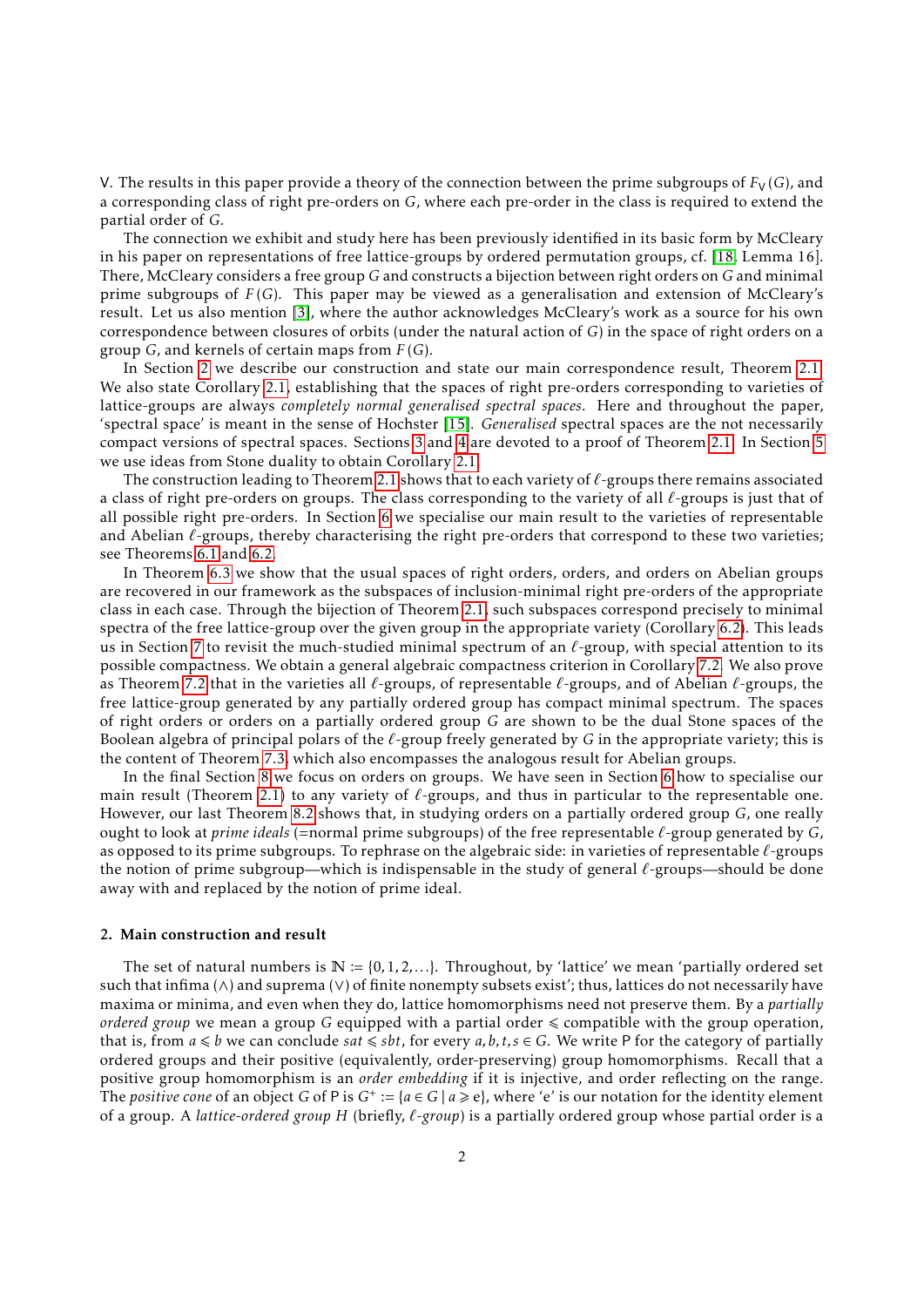lattice order. By ' $\ell$ -subgroup' we mean 'sublattice subgroup of  $H'$ . Recall that the set of order-preserving bijections AutΩ of any chain (=totally ordered set) Ω can be made into an *`*-group, with group operation *f* · *g* standing for '*g* after *f* ', and point-wise lattice operations.

A binary relation 4 ⊆ *S* × *S* on a set *S* is a *pre-order* if it is reflexive, transitive, and total. 'Total' means: for any  $a, b \in S$ , either  $a \leq b$  or  $b \leq a$  (or both). We establish the convention, valid throughout the paper, that 'pre-order' means 'proper pre-order'; i.e., we assume  $\leq \neq S \times S$ . This will be consistent with the standard assumption that prime subgroups are proper.

If  $\le$  is a pre-order on a group *G*, then  $\le$  is *right invariant* (respectively, *left invariant*) if for all *a*, *b*, *t*  $\in$  *G*, whenever  $a \leq b$  then  $at \leq bt$  (respectively,  $ta \leq tb$ ). For a partially ordered group *G*, a *right pre-order on G* is a right-invariant pre-order on *G* that extends the partial order on *G*; a *pre-order on G* is a left-invariant right pre-order on *G*. A *proper* submonoid  $C \subsetneq G$  is a *pre-cone* of *G* if  $G = C \cup C^{-1}$  and  $G^+ \subseteq C$ . We set

$$
\mathcal{P}(G) := \{ C \subseteq G \mid C \text{ is a pre-cone of } G \}.
$$

For a partially ordered group *G*, the set of right pre-orders on *G* is a poset under inclusion, and similarly,  $\mathscr{P}(G)$  is partially ordered by inclusion. It is elementary that these two posets are isomorphic via the map that associates to *C* ∈  $\mathcal{P}(G)$  the relation: *a* ≤<sub>*C*</sub> *b* if, and only if,  $ba^{-1} \in C$ . The inverse of this bijection sends a right pre-order  $\leq$  to its *positive cone*  $C := \{a \in G \mid e \leq a\}$ . This isomorphism restricts to one between pre-orders on *G* and those pre-cones of *G* that are *normal*, i.e., closed under group conjugation; we denote the subposet of such pre-cones by  $\mathcal{B}(G)$ . In the rest of this paper we deliberately confuse a right pre-order  $\le$  on *G* with its associated pre-cone *C*. We write *a*  $\lt$  *b* to mean *a*  $\le$  *b* and *b*  $\le$  *a*.

The following definition provides the natural extension to right pre-orders of a construction that is standard for right orders—and of course, *mutatis mutandis*, for unordered groups. We write *G<sup>C</sup>* for the partially ordered group *G* equipped with the right pre-order *C* ⊇ *G*<sup>+</sup> . Then *C* induces an equivalence relation ≡*C* on *G* by: *a* ≡*C b* if, and only if,  $a \leq C$  *b* and  $b \leq C$  *a*. We write [*a*] for the equivalence class of  $a \in G$ , where *C* is understood from context. The quotient set of *G* modulo  $\equiv_C$ , which we denote  $\Omega_C$ , is totally ordered by:  $[a] \leq_C [b]$  if, and only if,  $a \leq_C b$ . It is elementary that the map

<span id="page-2-1"></span>
$$
G \xrightarrow{\rho_C} \operatorname{Aut} \Omega_C
$$

defined by *ρC*(*a*)([*b*]) = [*ba*] for *a,b* ∈ *G* is a positive group homomorphism. Its image *ρC*[*G*] is usually not an  $\ell$ -subgroup of Aut $\Omega_C$ .

Definition 2.1 (Right regular representation). Let *G* be a partially ordered group, and let *C* ⊇ *G*<sup>+</sup> be a right pre-order on *G*. We denote by  $H_C$  the  $\ell$ -subgroup of Aut $\Omega_C$  generated by  $\rho_C[G]$ . The map

$$
G \xrightarrow{R_C} H_C
$$
  
\n $a \longmapsto R_C(a) : [b] \mapsto [ba]$  (2.1)

is called the *right regular representation* of *GC*.

Remark 2.1. We consistently use the notation *H<sup>C</sup>* throughout the paper as in the previous definition.

<span id="page-2-0"></span>Definition 2.2 (Right pre-orders of a variety). For any partially ordered group *G* and any variety V of *l*-groups, we write  $\mathcal{P}_V(G)$  for the set of right pre-orders *C* ∈  $\mathcal{P}(G)$  such that *H*<sub>*C*</sub> ∈ V. Further, we write  $\mathscr{B}_{V}(G)$  for the subset of  $\mathscr{P}_{V}(G)$  consisting of pre-orders.

Thus, writing L for the variety of all  $\ell$ -groups,  $\mathscr{P}_L(G) = \mathscr{P}(G)$ . Observe that  $\mathscr{P}_V(G)$  may well be empty even when *G* is non-trivial.

We identify any variety V of  $\ell$ -groups with the full subcategory of the category of  $\ell$ -groups whose objects are the  $\ell$ -groups in V. Let us write  $P: V \longrightarrow P$  for the faithful functor that takes an  $\ell$ -group *H* in V to *H* itself regarded as a partially ordered group. By general considerations *P* has a left adjoint  $F_V: P \longrightarrow V$ , in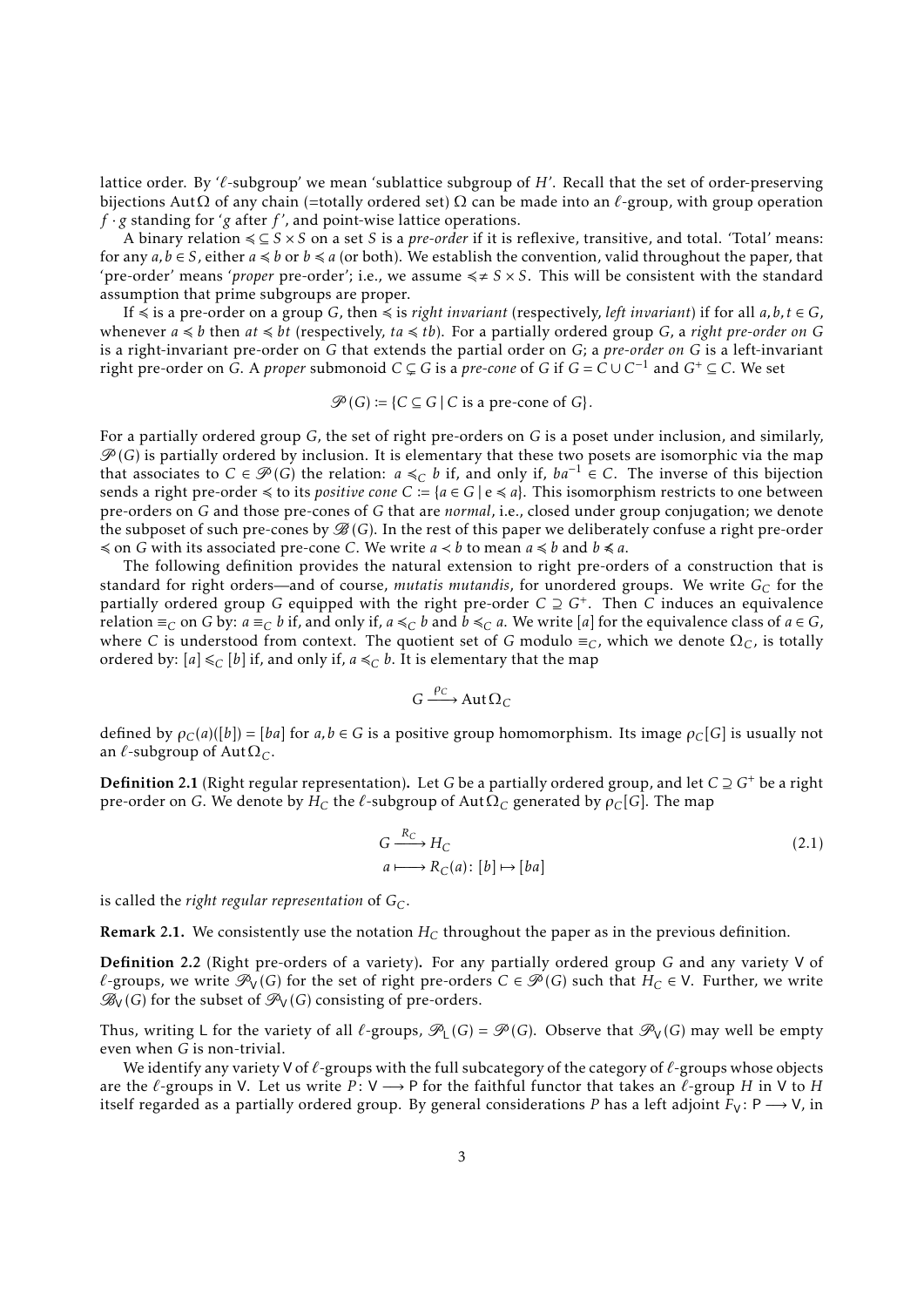symbols,  $F_V$  + P. For G a partially ordered group,  $F_V(G)$  is the  $\ell$ -group *free over* G *in* V, or *freely generated by G in* V. The component at *G* of the unit of the adjunction  $F \dashv P$ , written<sup>[2](#page-3-0)</sup>

<span id="page-3-1"></span>
$$
G \xrightarrow{\eta} F_{V}(G), \tag{2.2}
$$

is characterised by the following universal property: *For each positive homomorphism*  $p: G \rightarrow H$ *, with H* an  $\ell$ -group in V, there is exactly one  $\ell$ -homomorphism  $h: F_V(G) \to H$  such that  $h \circ \eta = p$ , i.e., such that the following *diagram*

<span id="page-3-5"></span>

*commutes*. We write  $F(G)$  for  $F<sub>L</sub>(G)$ .

Remark 2.2. Bigard, Keimel, and Wolfenstein [\[2,](#page-20-1) Appendice A.2], and similarly, Conrad [\[6\]](#page-21-2), distinguish between the *universal*  $\ell$ -group on *G*, and the free such  $\ell$ -group, which in their terminology has the further property that the universal arrow  $\eta: G \to F(G)$  in [\(2.2\)](#page-3-1) is an order embedding. We do not follow their distinction, and speak of free objects in all cases.

If  $H$  is any  $\ell$ -group, set

$$
Spec H := \{ p \subseteq H \mid p \text{ is a prime convex } \ell \text{-subgroup of } H \}.
$$

Here, a *convex*  $\ell$ *-subgroup* k is a sublattice subgroup of *H* that is order convex, and an *ideal* is a normal convex  $\ell$ -subgroup. For any convex  $\ell$ -subgroup k, the set of cosets  $H/k$  can be lattice ordered by: k $x \leq k y$ if, and only if,  $x \leq t$ *y* in *H* for some  $t \in \mathbb{k}$ . A convex  $\ell$ -subgroup  $\rho$  is *prime* just when it is proper (i.e.,  $\rho \neq H$ ), and the quotient lattice  $H/p$  is ordered. Throughout, we write 'prime subgroup' to mean 'prime convex *`*-subgroup', as usual. We denote by Spec∗*H* the subset of Spec*H* consisting of prime ideals.

We define a map

<span id="page-3-2"></span>
$$
\kappa \colon \mathcal{P}_V(G) \longrightarrow \operatorname{Spec} F_V(G) \tag{2.4}
$$

as follows. Given a right pre-order  $C \in \mathcal{P}_V(G)$ , write

<span id="page-3-3"></span>
$$
h_C\colon F_{\mathsf{V}}(G)\longrightarrow H_C
$$

for the unique  $\ell$ -homomorphism such that  $h_C \circ \eta = R_C$ . Write  $H_C[e]$  for the *stabiliser of* [e], that is, the set of *f* ∈ *H*<sub>*C*</sub> such that *f*([e]) = [e]. It is known that *H*<sub>*C*</sub>[e] is a prime subgroup of *H<sub>C</sub>* (see, e.g., [\[12,](#page-21-8) Section 1.5]), and therefore  $h_C^{-1}(H_C[e])$  is a prime subgroup of  $F_V(G)$ . Hence, we set

$$
\kappa(C) := h_C^{-1}(H_C[e]) \in \operatorname{Spec} F_V(G),
$$

to complete the definition of *κ* [\(2.4\)](#page-3-2).

We define a map

$$
\pi\colon \operatorname{Spec} F_V(G) \longrightarrow \mathcal{P}_V(G) \tag{2.5}
$$

as follows. Given  $p \in \text{Spec } F_V(G)$ , we define the relation  $\leq_p$  on *G* by:

<span id="page-3-4"></span>
$$
a \leq_{\rho} b \quad \text{if, and only if,} \quad \rho \eta(a) \leq \rho \eta(b). \tag{2.6}
$$

We shall prove in Lemma [3.2](#page-5-0) below that  $\leq_{\rho} \in \mathcal{P}_{V}(G)$ . We write  $C_{\rho}$  for the positive cone of  $\leq_{\rho}$ . Finally, set

$$
\pi(\rho):=C_{\rho},
$$

<span id="page-3-0"></span><sup>2</sup>Here and elsewhere we adopt the style common in algebra of omitting forgetful functors—*P* , for the case in point—unless clarity requires otherwise. We also write *η* in place of *ηG* for the component of the unit, *G* being understood.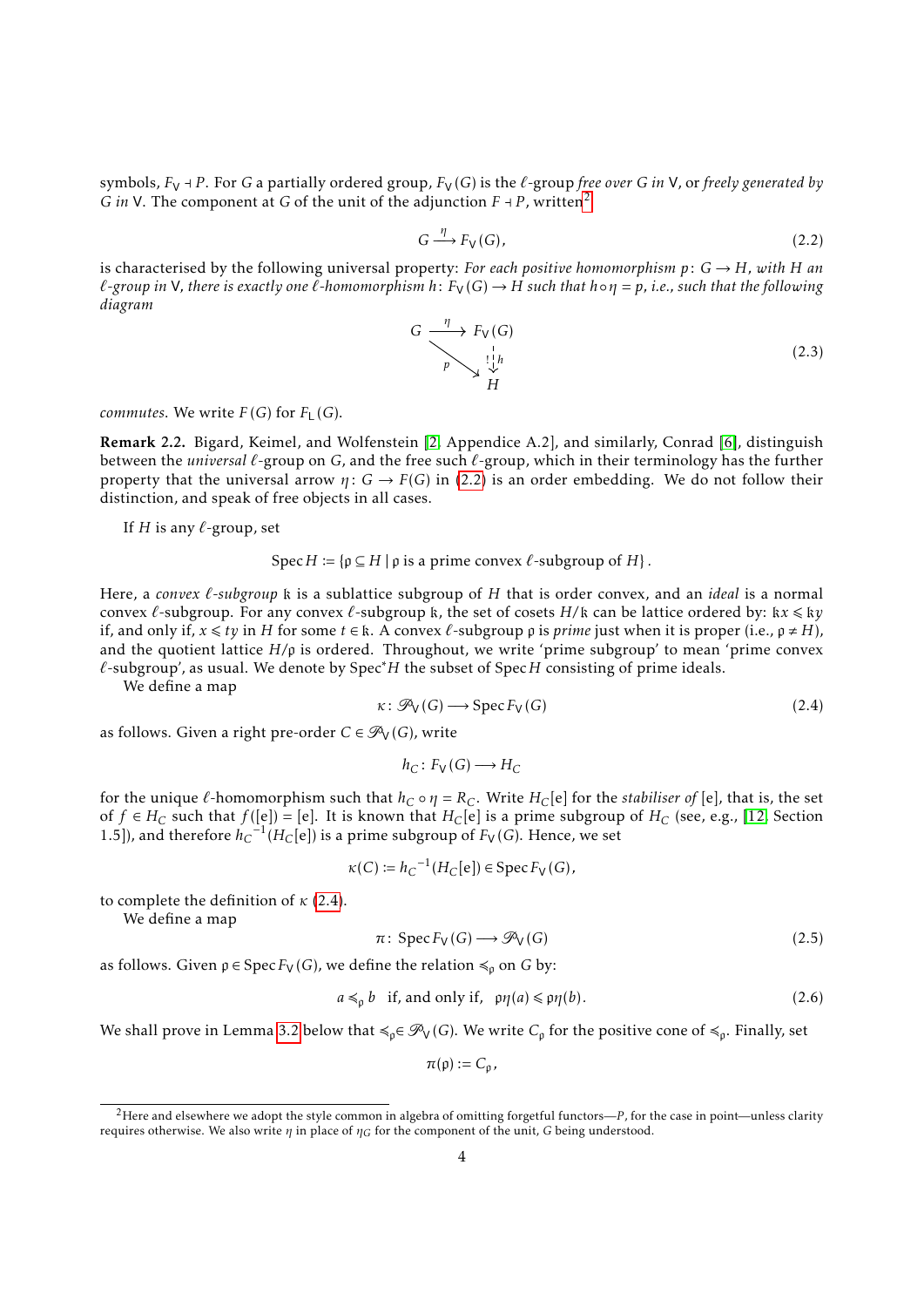to complete the definition of  $\pi$  [\(2.5\)](#page-3-3).

We topologise Spec*H* using the *spectral*, or *Zariski* topology whose open sets are those of the form

$$
\mathbb{S}(A) = \{ \rho \in \operatorname{Spec} H \mid A \nsubseteq \rho \},\
$$

as *A* ranges over arbitrary subsets of *H* [\[8,](#page-21-4) Proposition 49.6]. Thus, the closed sets are those of the form

$$
\mathbb{V}(A) = \{ \rho \in \operatorname{Spec} H \mid A \subseteq \rho \}.
$$

We also topologise Spec∗*H* by the subspace topology, with opens S ∗ (*A*) for *A* ⊆ *H*. Further, we set

$$
\mathbb{P}(a) := \{ C \in \mathcal{P}_V(G) \mid a \in C \text{ and } a^{-1} \notin C \}, \quad \text{ for } a \in G.
$$

We endow  $\mathcal{P}_V(G)$  with the smallest topology containing all sets  $\mathbb{P}(a)$ , and  $\mathcal{B}_V(G)$  with the subspace topology.

<span id="page-4-0"></span>**Theorem 2.1.** *For any partially ordered group G and any variety*  $\vee$  *of*  $\ell$ *-groups, the maps*  $\kappa$ :  $\mathcal{P}_V(G) \to \text{Spec } F_V(G)$ *and*  $\pi$ : Spec  $F_V(G) \to \mathcal{P}_V(G)$  *in* [\(2.4\)](#page-3-2) *and* [\(2.5\)](#page-3-3) *are mutually inverse, inclusion-preserving homeomorphisms that restrict to homeomorphisms between*  $\mathcal{B}_V(G)$  *and*  $Spec^*F_V(G)$ *.* 

Remark 2.3. Definition [2.2](#page-2-0) associates a class of right pre-orders on groups to any given variety V of  $\ell$ -groups, namely,  $\mathcal{P}_V(G)$  as *G* ranges over all groups; Theorem [2.1](#page-4-0) establishes a non-trivial property of this association. We do not address in this paper the question of how to obtain a syntactic characterisation of the class of right pre-orders associated in this manner to a variety V. For a more precise formulation of this problem, cf. Question [1](#page-11-0) below. The construction leading to the statement of Theorem [2.1](#page-4-0) makes it clear that one can also invert the correspondence: a class of right pre-orders on (a class of) groups uniquely determines a variety V of *`*-groups. Again, a deeper investigation of this inverse correspondence is left to further research.

Let *X* be a topological space. A closed set  $\emptyset \neq Y \subseteq X$  is *irreducible* if it is not the union of two proper closed subsets of itself. If every such *Y* is the closure of a unique point, the space *X* is called *sober*. A *generalised spectral* space is a sober space whose compact open subsets form a base closed under finite intersections. A *spectral* space is a generalised spectral space that is also compact [\[15\]](#page-21-7). A generalised spectral space *X* is *completely normal* [\[2,](#page-20-1) Chapitre 10] if for any  $x, y \in X$  in the closure of a singleton { $z$ }, either *x* is in the closure of {*y*}, or *y* is in the closure of {*x*}. The *specialisation order* of a topological space *X* is the relation defined on *X* by:  $x \leq y$  if, and only if, *y* is in the closure of  $\{x\}$ .

<span id="page-4-1"></span>**Corollary 2.1.** For any partially ordered group G and any variety V of  $\ell$ -groups, the space  $\mathcal{P}_V(G)$  is a completely *normal generalised spectral space whose specialisation order coincides with the inclusion order.*

#### <span id="page-4-2"></span>3. Order-isomorphism

<span id="page-4-3"></span>**Lemma 3.1.** For any partially ordered group G and any variety V of  $\ell$ -groups, the image  $\eta[G] \subseteq F_V(G)$  of G *under η generates*  $F_V(G)$  *as a lattice.* 

*Proof.* Write  $\widehat{G}$  for the  $\ell$ -subgroup of  $F_V(G)$  generated by  $\eta[G]$ . Then the positive group homomorphism  $G \rightarrow \widehat{G}$  that agrees with *η* on *G* enjoys the universal property of *η* because any  $\ell$ -homomorphism out of  $\widehat{G}$  is uniquely determined by its action on any generating set of  $\widehat{G}$ . It follows by a standard argument on the uniqueness of universal arrows that  $\widehat{G} = F_V (G)$ . Since  $\eta$  is a group homomorphism,  $\eta[G]$  is a subgroup of *G*, and therefore must generate  $F_V(G)$  as a lattice—it is elementary that in any  $\ell$ -group the lattice is distributive and the group operation distributes over meets and ioins. distributive and the group operation distributes over meets and joins.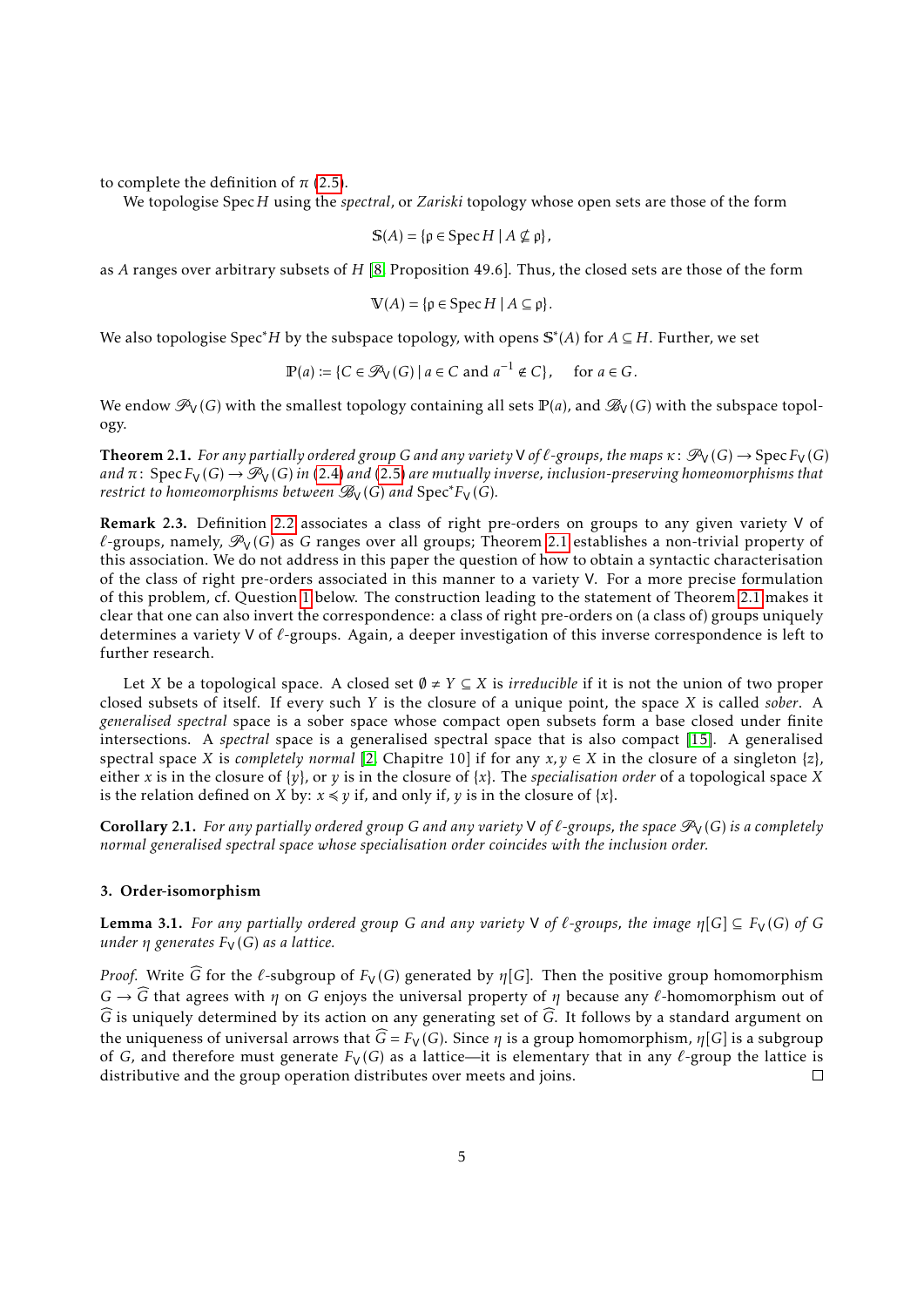If *H* is an  $\ell$ -group and  $\rho \in \text{Spec } H$ , then the map

<span id="page-5-4"></span>
$$
H \xrightarrow{R_{\rho}} \text{Aut } H/\rho
$$
  
\n
$$
x \longmapsto R_{\rho}(x) : \rho y \mapsto \rho y x
$$
\n(3.1)

is an  $\ell$ -homomorphism [\[8,](#page-21-4) Proposition 29.1]. Note that  $H/p$  is naturally a totally ordered group if, and only if,  $\rho$  ∈ Spec<sup>\*</sup>H, and  $R_{\rho}[H]$  is isomorphic as an  $\ell$ -group to  $H/\rho$ .

If  $\rho \in \text{Spec } F_V(G)$ , we write  $\Omega_{\rho}$  for the chain  $F_V(G)/\rho$ .

<span id="page-5-0"></span>Lemma 3.2. *For any partially ordered group G and any variety* V *of `-groups, the map π is a well-defined function with values in*  $\mathcal{P}_V(G)$ *.* 

*Proof.* It is easy to see that  $\pi$  is a function from  $Spec F_V(G)$  into  $\mathcal{P}(G)$ , and it remains to show that  $H_{C_p} \in V$ for any  $\rho \in \text{Spec } F_V(G)$ .

<span id="page-5-1"></span>**Claim 3.1.** *For any*  $p \in \text{Spec } F_V(G)$  *and any element*  $x \in F_V(G)$ *, we have*  $px = \rho \eta(a)$ *, for some*  $a \in G$ *.* 

*Proof.* Indeed, by Lemma [3.1,](#page-4-3) any element  $x \in F_V(G)$  is of the form  $\bigwedge_I \bigvee_{J_i} \eta(a_{ij})$ , for  $a_{ij} \in G$  and  $i \in I, j \in J_i$ finite index sets. Since the chain  $\Omega_{\rho}$  is a lattice quotient of  $F_V(G)$ , we have  $\mathfrak{p}x = \bigwedge_I \bigvee_{J_i} \mathfrak{p}y(a_{ij})$ . Therefore,  $\beta x = \beta \eta(a_{ij})$ , for some  $a_{ij} \in G$ , and some  $i \in I$ ,  $j \in J_i$ .

**Claim 3.2.** *For any*  $p \in \text{Spec } F_V(G)$ *, the images*  $R_p[\eta[G]]$  *and*  $R_{C_p}[G]$  *are isomorphic as groups.* 

*Proof.* Given Claim [3.1,](#page-5-1) it now follows from the definition of  $C_{\rho}$  that the map

<span id="page-5-2"></span>
$$
\Omega_{\text{C}_{\text{p}}}\overset{\tau}{\longrightarrow}\Omega_{\text{p}}
$$

defined by  $[a] \mapsto \rho \eta(a)$  is an order isomorphism between  $\Omega_\rho$  and the quotient  $\Omega_{C_\rho}$  of  $G_{C_\rho}$ . (Recall that the notation  $\Omega_C$ , here applied to the case  $C = C_p$ , was defined in Section [2.](#page-1-0)) Therefore, the  $\ell$ -groups Aut $\Omega_\mathfrak{p}$ and  $\mathrm{Aut}\Omega_{C_\mathsf{p}}$  are isomorphic through the map

$$
Aut \Omega_{C_{\rho}} \xrightarrow{\widehat{\tau}} Aut \Omega_{\rho}
$$
\n(3.2)

 $\text{seending } f \in \text{Aut } \Omega_{C_p}$  to the order-preserving bijection  $\hat{\tau}(f)$ : *pη*(*a*) → *τ*(*f*([*a*])). Finally, the *ℓ*-isomorphism  $\hat{\tau}$ restricts to a bijection between  $R_{\mathfrak{p}}[\eta[G]]$  and  $R_{C_{\mathfrak{p}}}[G]$ . Indeed, for  $b \in G$ ,

$$
\widehat{\tau}(R_{C_{\mathfrak{p}}}(b))\colon \mathfrak{p}\eta(a)\mapsto \mathfrak{p}\eta(ab),
$$

that is,  $\widehat{\tau}(R_{C_{\rho}}(b)) = R_{\rho}(\eta(b)).$ 

By the preceding claim, and by the facts that the  $\ell$ -group  $R_{\rho}[F_V(G)]$  is generated by  $R_{\rho}[\eta[G]]$ , and similarly  $H_{C_\rho}$  is generated by  $R_{C_\rho}[G]$ , we infer that  $R_\rho[F_{\sf V}(G)]$  and  $H_{C_\rho}$  are isomorphic. The homomorphic image  $R_p[F_V(G)]$  is in V because  $F_V(G)$  is. Hence,  $H_{C_p} \in V$ , and this concludes the proof.  $\Box$ 

<span id="page-5-3"></span>Lemma 3.3. *For any object G in* P *and any variety* V *of `-groups, the maps κ and π are mutually inverse.*

*Proof.* Let  $C \in \mathcal{P}_V(G)$ , and let  $p := h_C^{-1}(H_C[e])$ . We show that  $\pi \circ \kappa$  is the identity on  $\mathcal{P}_V(G)$ , that is  $C_p = C$ . (Recall from [\(2.6\)](#page-3-4) the definition of the pre-order associated to  $C_p$ .)

If  $a \in C$ , then

$$
h_C(\eta(a) \wedge e)([e]) = R_C(a)([e]) \wedge [e] = [e].
$$

Therefore,  $(\eta(a) \wedge e) \in \rho$ , and hence,  $\rho\eta(a) \geq \rho e$ . This shows  $C \subseteq C_\rho$ . Conversely, pick  $a \in C_\rho$ , that is, *a* is such that  $\varphi \in \varphi \eta(a)$  in  $\Omega_{\varphi}$ . This means that  $e \leq t\eta(a)$ , for some  $t \in \varphi$ . Hence,

$$
h_C(t\eta(a)\wedge e)=h_C(e).
$$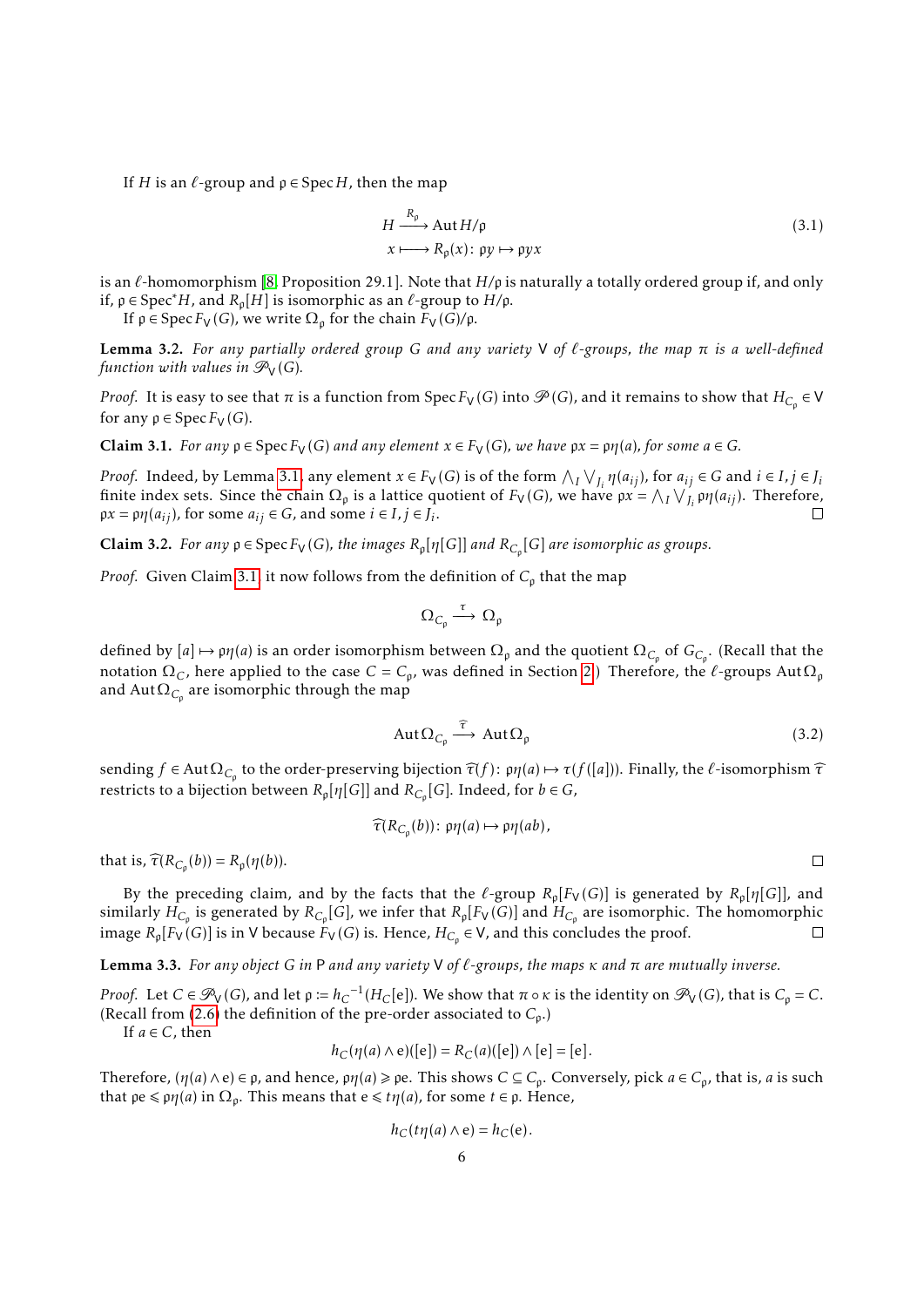Therefore, the element  $h_C(t\eta(a) \wedge e)$  is in the stabiliser of [e], which entails:

<span id="page-6-0"></span>
$$
h_C(t\eta(a) \wedge e)([e]) = (h_C(t)h_C(\eta(a)) \wedge h_C(e))([e]) = [e].
$$
\n(3.3)

Since  $h_C \circ \eta = R_C$ , from [\(3.3\)](#page-6-0) we obtain

<span id="page-6-1"></span>
$$
R_C(a)(h_C(t)([e])) \wedge h_C(e)([e]) = [e].
$$
\n(3.4)

But *t* ∈ *p*, and thus *h<sub>C</sub>*(*t*)([e]) = [e]; so, from [\(3.4\)](#page-6-1) we infer *R<sub>C</sub>*(*a*)([e])∧[e] = [e], i.e., *a* ∈ *C*.

To show that  $κ \circ π$  is the identity on Spec  $F_V(G)$ , we prove  $κ(C_p) = ρ$  for a prime  $ρ$  of  $F_V(G)$ . By definition,  $x \in \kappa(C_p)$  if, and only if,  $h_{C_p}(x)([e]) = [e]$ . By applying the map  $\hat{\tau}$  defined in [\(3.2\)](#page-5-2), this is equivalent to  $R_{\rho}(x)(\rho e) = \rho e$ , that is,  $x \in \rho$ .

In order to show that *κ* is order preserving, we begin by recording an easy observation.

<span id="page-6-4"></span>**Proposition 3.1.** Let *H* be an  $\ell$ -group generated by a subgroup  $S ⊆ H$ , and let  $x ∈ H<sup>+</sup>$ . Then *x* lies in the *sublattice of H generated by*  $\{s \vee e \mid s \in S\}$ *.* 

*Proof.* There are finite index sets I and  $J_i$  and elements  $s_{ij} \in S$ ,  $i \in I$  and  $j \in J_i$ , such that  $x = \bigwedge_I \bigvee_{J_i} s_{ij}$ . Since *x* ≥ e we have *x*∨e = *x*, so we obtain *x* =  $(A_I \vee_{J_i} s_{ij})$ ∨e. By distributivity, *x* =  $\wedge_I (\vee_{J_i} s_{ij} \vee$ e). In any lattice,  $(a \vee b) \vee e = (a \vee e) \vee (b \vee e)$ , so  $x = \bigwedge_I \bigvee_{J_i} (s_{ij} \vee e)$ .  $\Box$ 

<span id="page-6-2"></span>Lemma 3.4. *For any object G in* P *and any variety* V *of `-groups, the map κ is inclusion preserving.*

*Proof.* Let  $C \subseteq D \in \mathcal{P}_V(G)$ , and pick  $x = \bigwedge_I \bigvee_{J_i} (\eta(a_{ij}) \vee e) \in F_V(G)^+$  such that  $x \in \kappa(C)$ , i.e.,  $h_C(x)([e]) = [e]$ . This means:

$$
h_C(x) = h_C\left(\bigwedge_i \bigvee_{J_i} (\eta(a_{ij}) \vee \eta(e))\right) = \bigwedge_i \bigvee_{J_i} h_C(\eta(a_{ij}) \vee \eta(e)) = \bigwedge_i \bigvee_{J_i} (R_C(a_{ij}) \vee R_C(e)).
$$

Hence,  $h_C(x)([e]) = [e]$  if, and only if,

$$
\bigwedge_{I} \bigvee_{J_i} ([a_{ij}] \vee [e]) = [e] \text{ in } \Omega_C.
$$

Observe that  $\bigvee_{J_i}([a_{ij}] \vee [e]) \geq_C [e]$  for every  $i \in I$  and hence,  $h_C(x)([e]) = [e]$  if, and only if,

$$
\bigvee_{J_{i^*}} ([a_{i^*j}] \vee [e]) = [e]
$$

for some  $i^* \in I$ . Writing  $J_{i^*} = \{1, \ldots, n\}$ , and reindexing if necessary, we have

$$
[a_{i^*1}] \leq_C [a_{i^*2}] \leq_C \ldots \leq_C [a_{i^*n}] \leq_C [e] \text{ in } \Omega_C,
$$

and hence,

$$
[a_{i^*1}] \leq D [a_{i^*2}] \leq D \ldots \leq D [a_{i^*n}] \leq D [e] \text{ in } \Omega_D.
$$

Therefore,

$$
\bigwedge_{I} \bigvee_{J_i} ([a_{ij}] \vee [e]) = [e] \text{ in } \Omega_D,
$$

which is equivalent to  $h_D(x)([e]) = [e]$ .

<span id="page-6-3"></span>Theorem 3.1. *For any partially ordered group G and any variety* V *of `-groups, the maps κ and π are mutually inverse, inclusion-preserving bijections.*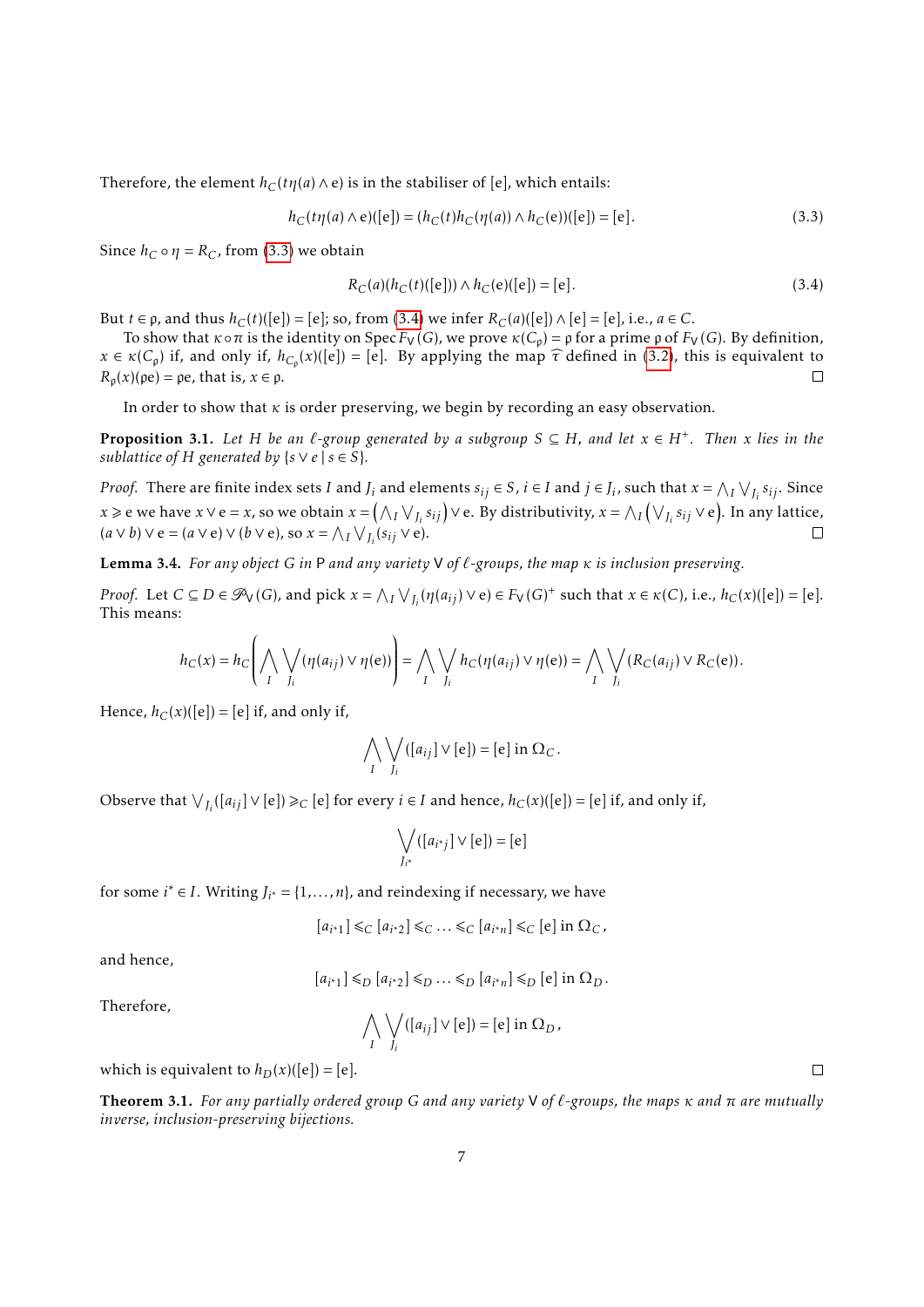*Proof.* By Lemma [3.3,](#page-5-3) the maps  $\kappa$  and  $\pi$  are mutually inverse. By Lemma [3.4,](#page-6-2)  $\kappa$  is inclusion preserving. If  $\rho \subseteq q \in \text{Spec } F_V(G)$ , an element  $a \in C_\rho$  if, and only if,  $\rho e \leqslant \rho \eta(a)$ . The latter is equivalent to  $e \leqslant t\eta(a)$ , for some  $t \in \rho$ . Hence,  $e \leq t\eta(a)$ , for some  $t \in \rho \subseteq q$ , and therefore,  $a \in C_q$ . Thus,  $\pi$  is inclusion preserving.  $\Box$ 

<span id="page-7-1"></span>**Lemma 3.5.** For any partially ordered group G and any right pre-order C on G, the quotient  $\Omega_C$  is a totally *ordered group with group operation*  $[a][b] = [ab]$  *if, and only if,*  $C \in \mathcal{B}(G)$ *. In that case,*  $H_C$  *is isomorphic to*  $\Omega_C$ *.* 

*Proof.* For a pre-order  $C \in \mathcal{B}(G)$ , it is immediate that  $\equiv_C$  is a group congruence, and  $\Omega_C$  is a totally ordered group. Conversely, if  $\Omega_C$  is a group with operation  $[a][b] = [ab]$  totally ordered by  $\leq_C$ , we have that  $a \leq_C b$ implies  $[sat] \leq C$   $[sbt]$  for every  $a, b, t, s \in G$ . That is,  $sat \leq C$   $sbt$ .

Now, the map

$$
\Omega_C \xrightarrow{q} H_C
$$

defined by  $[a] \mapsto \rho_C(a)$  is a group homomorphism. Moreover,  $[a] <_C [b]$  if, and only if,  $[ta] <_C [tb]$  for every *t* ∈ *G*. Hence, *q* is an order isomorphism onto  $\rho_C[G]$ , and since the  $\ell$ -group  $H_C$  generated by the totally ordered group  $\rho_C[G]$  is  $\rho_C[G]$ , the proof is complete. ordered group  $\rho_C[G]$  is  $\rho_C[G]$ , the proof is complete.

Note that  $q([a]) \in H_C[e]$  if, and only if,  $\rho_C(a)([e]) = [e]$ , that is,  $[a] = [e]$ .

<span id="page-7-4"></span>**Theorem 3.2.** For any partially ordered group G and any variety V of  $\ell$ -groups, if  $C \in \mathcal{B}_V(G)$ , then  $\kappa(C)$  is a *prime ideal of*  $F_V(G)$ *. Further, if*  $\rho \in Spec^*F_V(G)$ *, then*  $\pi(\rho)$  *is a pre-order on G.* 

*Proof.* For  $C \in \mathscr{B}_V(G)$ , suppose  $x \in \kappa(C)$ . We show that  $y^{-1}xy \in \kappa(C)$ , for every  $y \in F_V(G)$ . By Lemma [3.5,](#page-7-1) we identify  $H_C$  with  $\Omega_C$ , and have  $h_C(x) = [e]$ . Similarly, given  $y \in F_V(G)$ , we have  $h_C(y) = [b]$  for some  $b \in G$ . Therefore,

$$
h_C(y^{-1}xy) = h_C(y^{-1})h_C(x)h_C(y) = [b^{-1}][e][b] = [e].
$$

If  $\rho \in \text{Spec } F_V(G)$ , for every  $a, b \in G$  we have  $a \preccurlyeq_{\pi(\rho)} b$  if, and only if,  $\eta(a)\eta(b^{-1}) \leq x$  for some  $x \in \rho$ . Therefore, if p is normal, we also have

$$
\eta(s)\eta(a)\eta(t)\eta(t^{-1})\eta(b^{-1})\eta(s^{-1}) \leq \eta(s)x\eta(s^{-1}) \in \mathfrak{p},
$$

which implies *sat*  $\leq_{\pi(\rho)}$  *sbt*, for every *s*, *t*  $\in$  *G*.

# <span id="page-7-0"></span>4. Homeomorphism

If *H* is an  $\ell$ -group and  $x \in H$ , the *absolute value*  $|x| \in H^+$  of *x* is defined as  $x \vee x^{-1}$ . It is classical that the set Conv*H* of convex  $\ell$ -subgroups of *H* ordered by inclusion is a complete distributive sublattice of the lattice of subgroups of *H* [\[8,](#page-21-4) Propositions 7.5 and 7.10]. Thus, in Conv*H*, meet is intersection and join  $\bigvee$   $k_i$  is the subgroup of *H* generated by  $\bigcup k_i$ . We write  $\mathcal{C}(S)$  to denote the convex  $\ell$ -subgroup generated by *S* ⊆ *H*. If *x* ∈ *H*, we write  $\mathcal{C}(x)$  for  $\mathcal{C}(\{x\})$ , and call it the *principal convex*  $\ell$ -*subgroup* generated by *x*.

<span id="page-7-2"></span>**Proposition 4.1.** *For any*  $\ell$ -group  $H$ *, and for any*  $x, y \in H^+$ ,  $z \in H$ *, the following hold.* 

(1) 
$$
\mathcal{C}(z) = \mathcal{C}(|z|) = \{h \in H \mid |h| \leq |z|^n, \text{ for some } n \in \mathbb{N} \setminus \{0\}\}.
$$

(2)  $\mathcal{C}(x \wedge y) = \mathcal{C}(x) \wedge \mathcal{C}(y) = \mathcal{C}(x) \cap \mathcal{C}(y)$  and  $\mathcal{C}(x \vee y) = \mathcal{C}(x) \vee \mathcal{C}(y)$ .

*Proof.* (1) [\[8,](#page-21-4) Proposition 7.13]. (2) [\[8,](#page-21-4) Proposition 7.15].

Throughout, we write  $S(x)$  in place of  $S({x})$  for  $x \in H$ , and similarly for  $V({x})$ .

<span id="page-7-3"></span>**Proposition 4.2.** *For any*  $\ell$ -group  $H$ *, the set*  $\{S(x) | x \in H\}$  *is a base for the topology of* Spec  $H$ *.* 

*Proof.* [\[8,](#page-21-4) Proposition 49.7].

 $\Box$ 

 $\Box$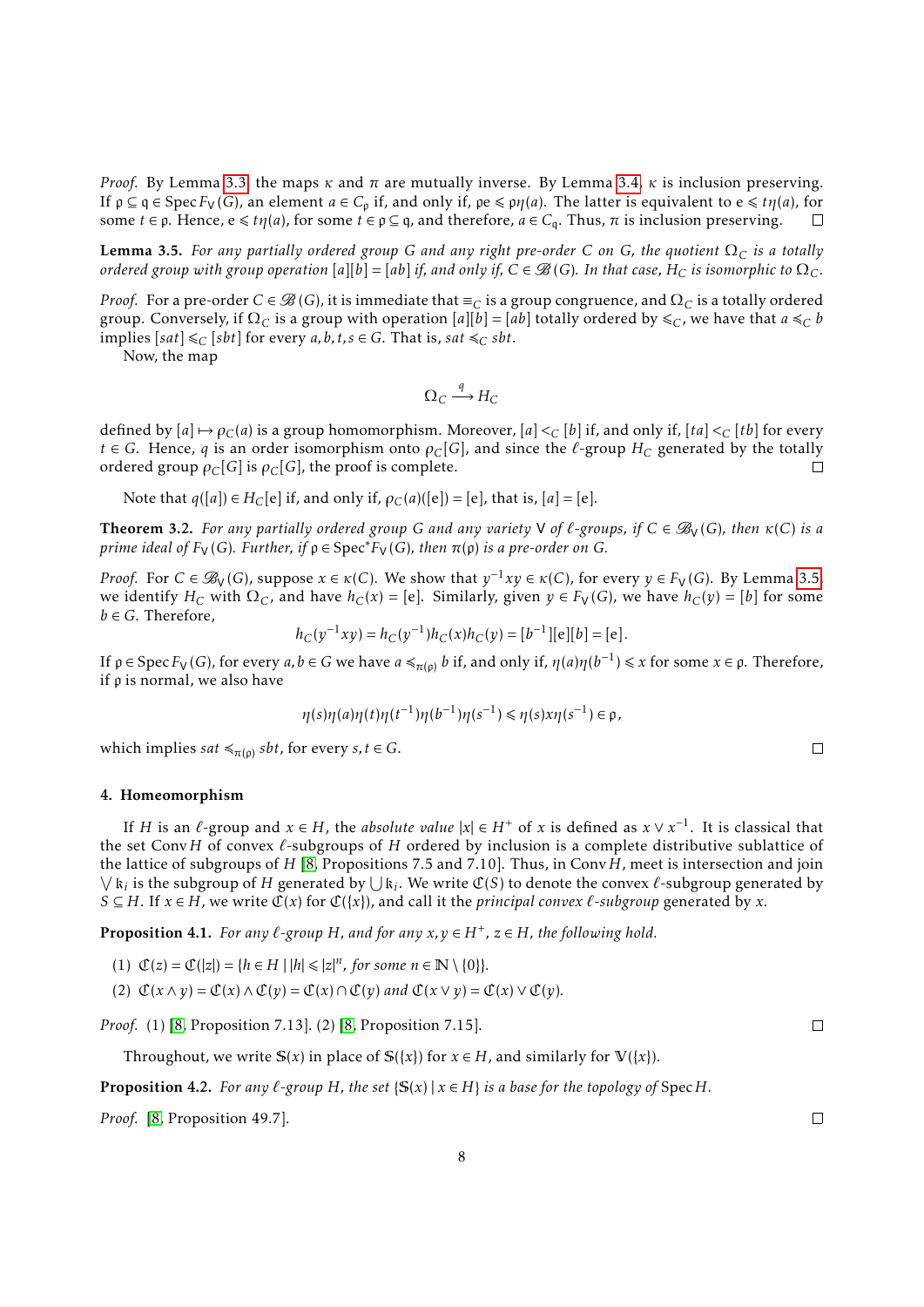<span id="page-8-1"></span>**Proposition 4.3.** For any  $\ell$ -group H, and for any  $x, y \in H^+$ ,  $z \in H$ , the following hold.

- (1)  $S(z) = S(|z|)$ .
- (2)  $S(x \wedge y) = S(x) \cap S(y)$  and  $S(x \vee y) = S(x) \cup S(y)$ .

*Proof.* (1) and (2) are immediate consequences of Proposition [4.1.](#page-7-2)

<span id="page-8-3"></span>Theorem 4.1. *For any partially ordered group G and any variety* V *of `-groups, the maps κ and π are homeomorphisms.*

*Proof.* Since  $\kappa$  and  $\pi$  are mutually inverse bijections by Theorem [3.1,](#page-6-3) it suffices to show that they both are open maps.

We first show that

<span id="page-8-2"></span>
$$
\kappa[\mathbb{P}(a)] = \mathbb{S}(\eta(a) \vee e), \quad \text{for } a \in G. \tag{4.1}
$$

Let *C* ∈ **P**(*a*). This means that *RC*(*a*)([e]) >*C* [e] in Ω*C*, that is, *h<sub>C</sub>*(*n*(*a*))([e]) >*C* [e]. Hence,

 $h_C(\eta(a) \vee e)([e]) = [a] \vee [e] > C[e],$ 

and therefore,  $h_C^{-1}(H_C[e]) \in \mathbb{S}(\eta(a) \vee e)$ . Similarly, given  $h_C^{-1}(H_C[e]) \in \mathbb{S}(\eta(a) \vee e)$ , we prove  $C \in \mathbb{P}(a)$ . The assumption entails  $h_C(\eta(a) \vee e)([e]) = [a] \vee [e] >_C [e]$ . Since  $\Omega_C$  is a chain, this can only happen if  $[a] >_C [e]$ . Therefore,  $a \in C$  and  $a^{-1} \notin C$ .

Since  $\{P(a) \mid a \in G\}$  is a subbase, and  $\kappa$ , being a bijection, preserves arbitrary intersections and unions, it follows that *κ* is open.

To show  $\pi$  is open, by Propositions [4.2](#page-7-3) and [4.3.](#page-8-1)(1), together with the fact that  $\pi$  is a bijection, it suffices to prove  $\pi[S(x)]$  is open, for  $x \in F_V(G)^+$ . By Proposition [3.1,](#page-6-4)

$$
\mathbb{S}(x) = \mathbb{S}(\bigwedge_{I} \bigvee_{J_i} (\eta(a_{ij}) \vee e))
$$

for some finite index sets *I* and  $J_i$ , and elements  $a_{ij} \in G$ . By the second item of Proposition [4.3,](#page-8-1)

$$
\mathbb{S}(x) = \bigcap_{I} \bigcup_{J_i} \mathbb{S}(\eta(a_{ij}) \vee e).
$$

Since  $\pi$  is a bijection,

$$
\pi[\mathbb{S}(x)] = \bigcap_{I} \bigcup_{J_i} \pi[\mathbb{S}(\eta(a_{ij}) \vee e)].
$$

By [\(4.1\)](#page-8-2),  $\mathbb{P}(a_{ij}) = \pi[\mathbb{S}(\eta(a_{ij}) \vee e)]$ . Therefore,  $\pi[\mathbb{S}(x)] = \bigcap_I \bigcup_{J_i} \mathbb{P}(a_{ij})$  is open.

*Proof of Theorem [2.1.](#page-4-0)* Combine Theorems [3.1,](#page-6-3) [3.2,](#page-7-4) and [4.1.](#page-8-3)

# <span id="page-8-0"></span>5. Spectrality

We write Conv<sub>p</sub> *H* for the sublattice of Conv *H* consisting of the principal convex  $\ell$ -subgroups of *H*; cf. Proposition [4.1.](#page-7-2) Note that the lattice Conv<sub>p</sub> *H* does have a minimum ( $\mathcal{C}(e) = \{e\}$ ), but not necessarily a maximum. We prove in this section that Spec  $\hat{H}$  is the Stone dual of the distributive lattice Conv<sub>p</sub>  $H$ .

Let *D* be a distributive lattice with a minimum, but not necessarily with a maximum. Topologise the set *X*(*D*) of prime ideals of *D* by declaring that the sets

<span id="page-8-4"></span>
$$
\widehat{a} = \{I \in X(D) \mid a \notin I\}, \quad \text{for } a \in D \tag{5.1}
$$

form a subbase. The generated topology is known as the *Stone topology* of *X*(*D*) [\[23\]](#page-21-9).

Recall that an element *x* of a lattice *D* is *compact* if whenever  $S \subseteq D$  is such that  $\sqrt{S}$  exists,  $x \le \sqrt{S}$ implies *x* ≤  $\sqrt{T}$ , for some finite *T* ⊆ *S*.

 $\Box$ 

 $\Box$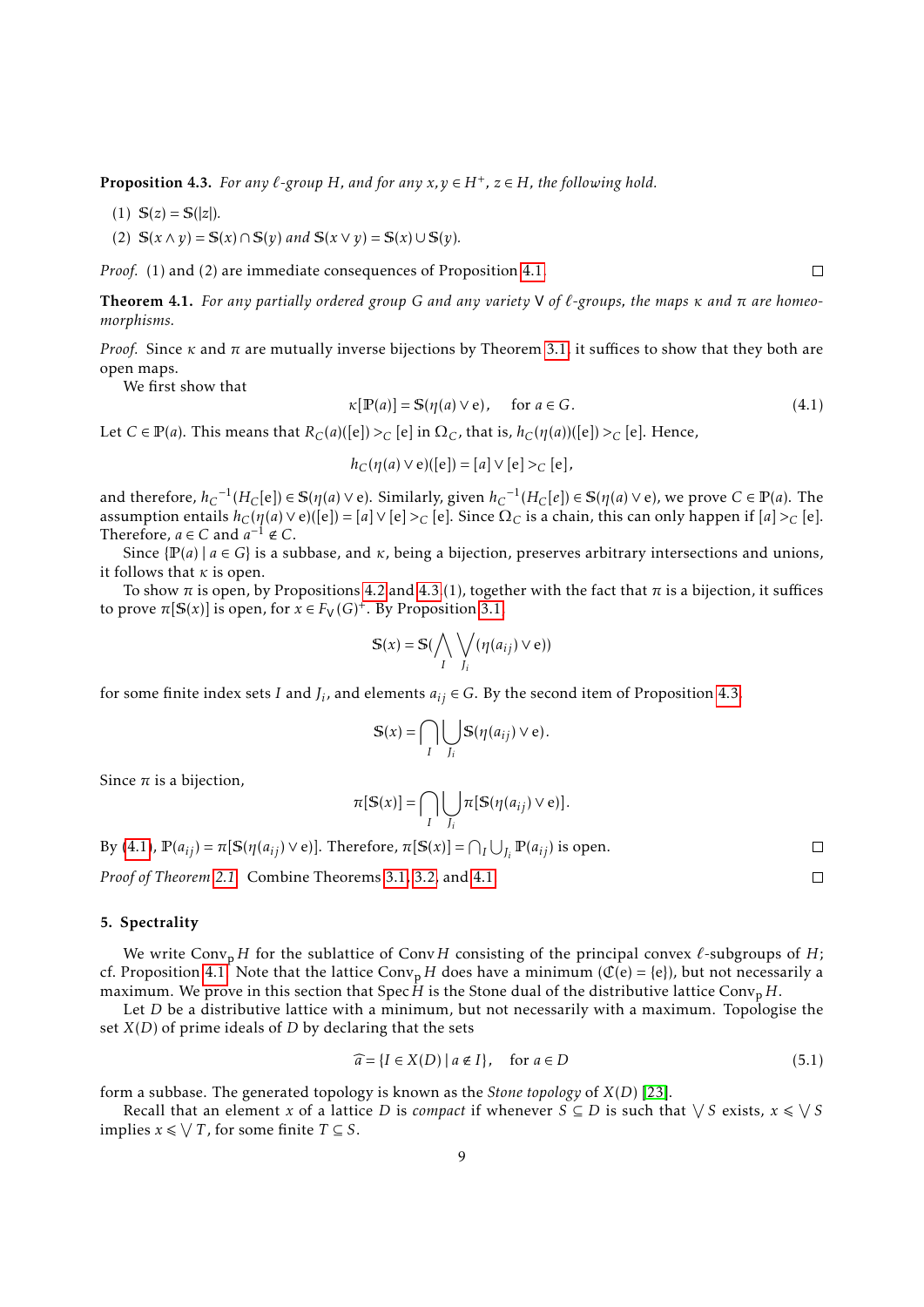<span id="page-9-1"></span>**Proposition 5.1.** *For any*  $\ell$ -group  $H$ *, the set*  $Conv_{\text{D}} H$  *consists precisely of the compact elements of*  $Conv_{\text{D}} H$ .

*Proof.* [\[8,](#page-21-4) Proposition 7.16].

<span id="page-9-3"></span>**Theorem 5.1.** *For any*  $\ell$ -group *H*, set  $D := \text{Conv}_{p} H$ *. Then, the map* 

$$
X(D) \xrightarrow{h} \text{Conv } H
$$
  
\n
$$
I \longmapsto \bigvee \{ \mathfrak{C}(x) \mid \mathfrak{C}(x) \in I \}
$$
\n
$$
(5.2)
$$

<span id="page-9-0"></span> $\Box$ 

*restricts to a homeomorphism between X*(*D*) *and* Spec*H. The compact open sets of* Spec*H are precisely those of the form*  $S(x)$ *, for*  $x \in H$ *.* 

*Proof.* We first show *h* defined in [\(5.2\)](#page-9-0) is a bijection onto the set Spec*H* of prime subgroups of *H*.

Consider  $I \in X(D)$ . If  $x \in h(I)$ , then  $\mathfrak{C}(x) \in I$ . Indeed, by Proposition [5.1,](#page-9-1) there are finitely many  $\mathfrak{C}(x_1),...,\mathfrak{C}(x_n) \in I$  such that  $\mathfrak{C}(x) \subseteq \mathfrak{C}(x_1) \vee \cdots \vee \mathfrak{C}(x_n)$ . Since *I* is closed under finite joins and downward closed, we conclude  $C(x) \in I$ . Injectivity of *h* is now obvious.

To prove primeness and surjectivity, we repeatedly use Proposition [4.1.](#page-7-2)(2). For primeness, if  $x \land y \in h(I)$ , then  $\mathcal{C}(x \wedge y) = \mathcal{C}(x) \cap \mathcal{C}(y) \in I$ . Since I is prime, either  $\mathcal{C}(x) \in I$  or  $\mathcal{C}(y) \in I$ , that is, either  $x \in h(I)$  or  $y \in h(I)$ .

For surjectivity, we pick a prime subgroup  $\rho$  of *H* and consider the set  $I_\rho = \{C(x) \mid x \in \rho\}$ . Clearly,  $I_\rho$  is downward closed and closed under finite joins. Now,  $\mathcal{C}(x) \cap \mathcal{C}(y) \in I_\rho$  is equivalent to  $\mathcal{C}(x \wedge y) \in I_\rho$ , and the latter is equivalent to  $x \wedge y \in \rho$ . Since  $\rho$  is prime, either  $x \in \rho$  or  $y \in \rho$ , and hence, either  $\mathfrak{C}(x) \in I_\rho$  or  $\mathfrak{C}(y) \in I_\rho$ . This shows that *I*<sub>p</sub> is a prime ideal of Conv<sub>p</sub> *H*. Since, evidently,  $\rho = \sqrt{\{\mathfrak{C}(x) \mid x \in \rho\}}$ , we have  $h(I_p) = \rho$ .

Regarding now *h* as a bijection *h*:  $X(D) \rightarrow$  Spec*H*, we show that *h* is a homeomorphism. Indeed, since for  $x \in H$ ,  $\mathbb{C}(x) \in I$  if, and only if,  $x \in h(I)$ , we have

<span id="page-9-2"></span>
$$
h[\widehat{\mathfrak{C}(x)}] = \{ \rho \in \operatorname{Spec} H \mid x \notin \rho \} = \mathbb{S}(x). \tag{5.3}
$$

Since *h* preserves arbitrary unions and intersections, this shows that *h* is an open bijection. By Proposition [4.2,](#page-7-3) it also shows that *h* is continuous, and hence a homeomorphism. Finally, it is classical that the compact open sets of *X*(*D*) are precisely those of the form  $\mathcal{C}(x)$  (see, e.g., [\[16\]](#page-21-10)), so that [\(5.3\)](#page-9-2) establishes the last assertion of the statement. last assertion of the statement.

**Remark [5.1](#page-9-3)** (Reticulation of lattice-groups). Theorem 5.1 exhibits the prime spectrum of an  $\ell$ -group *H* via a purely lattice-theoretic construction, as the Stone dual of the lattice  $Conv<sub>p</sub> H$  of principal convex  $\ell$ -subgroups of  $H$ . In several variants, the result has circulated as folklore amongst researchers in the field. We have provided a full proof because we are not aware of a reference at this level of generality. For Abelian lattice-groups with a strong unit, *alias* MV-algebras, see [\[10,](#page-21-11) and references therein]. The construction in Theorem [5.1](#page-9-3) is the exact analogue for lattice-groups of Simmons' well-known reticulation of a ring [\[20\]](#page-21-12).

An element *u* of an  $\ell$ -group *H* is a *strong (order) unit* if for all  $x \in H$  there is  $n \in \mathbb{N} \setminus \{0\}$  such that  $x \leq u^n$ ; equivalently, by Proposition [4.1.](#page-7-2)(1), if  $\mathcal{C}(u) = H$ .

# <span id="page-9-4"></span>Corollary 5.1. *For any `-group H, the space* Spec*H is a generalised spectral space. It is spectral if, and only if, the `-group H has a strong unit.*

*Proof.* It is a classical result that the Stone dual space of a distributive lattice *D* with minimum is a generalised spectral space which is compact if, and only if, *D* has a maximum (see [\[23\]](#page-21-9); cf. [\[13,](#page-21-13) Section 2.5], [\[16,](#page-21-10) Section II.3]). Suppose now that  $u \in H$  is a strong unit. Then, we have  $\mathfrak{C}(u) = H$ . Therefore, the lattice Conv<sup>p</sup> *H* has a maximum, and its dual space Spec*H* is compact. Conversely, if Spec*H* is compact, then Spec  $H = S(u)$  for some  $u \in H$ . But then, by the definition of  $S(u)$ , every prime subgroup of *H* excludes *u*. A standard argument (using Zorn's Lemma) then shows that every proper convex  $\ell$ -subgroup of *H* omits *u*. Hence, *u* is a strong unit.  $\Box$ 

A poset is a *root system* if the upper bounds of any one of its elements form a chain.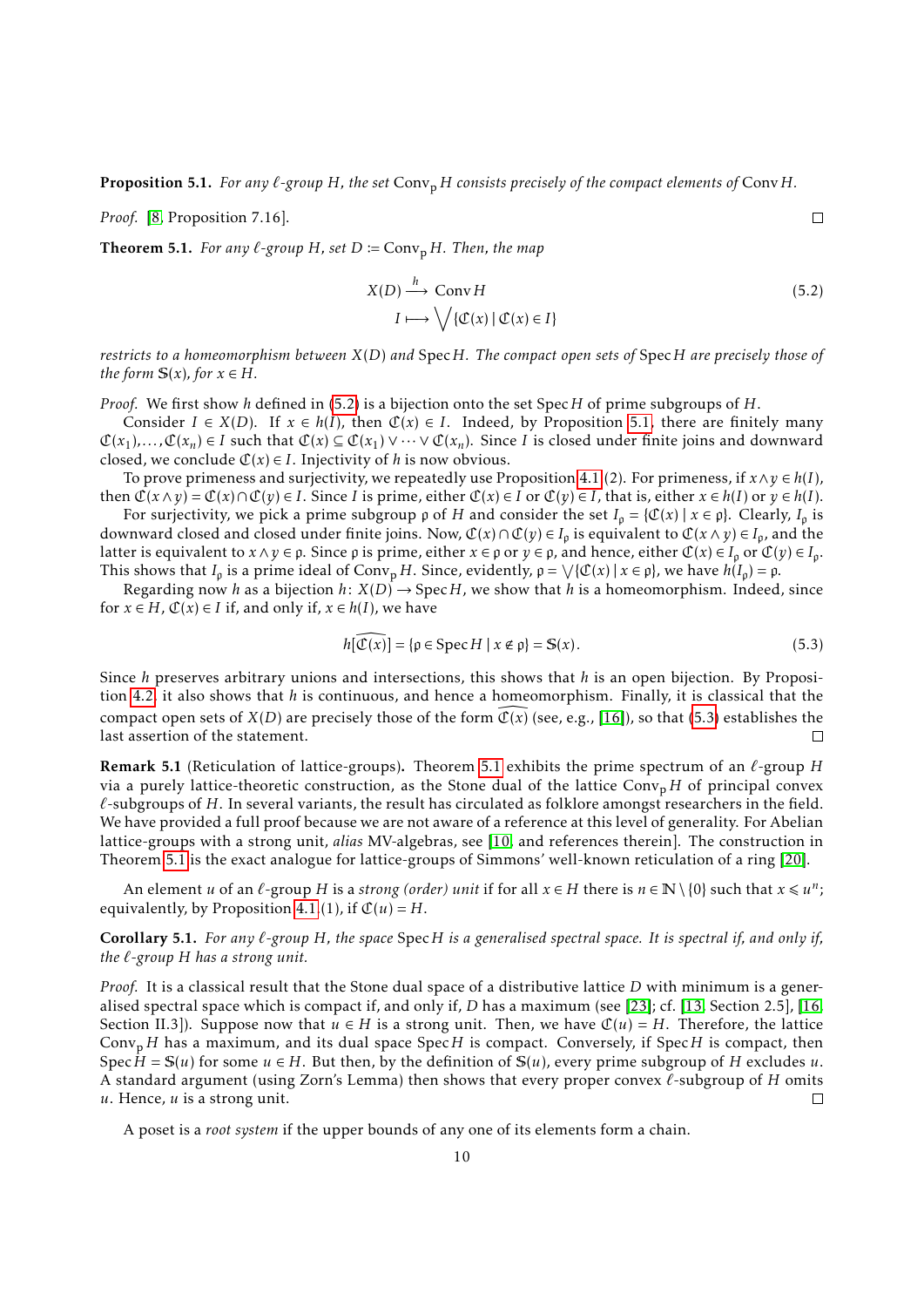<span id="page-10-3"></span>**Proposition 5.2.** For any  $\ell$ -group H the poset Spec H is a root system, and the specialisation order of the gener*alised spectral space* Spec*H coincides with inclusion order.*

*Proof.* It is standard that Spec*H* is a root system [\[8,](#page-21-4) Theorem 9.8]. For the second statement, first note that, for any  $p \in \text{Spec } H$ ,  $p \in V(p)$  and every closed set  $V(A)$  that contains p also contains  $V(p)$ . Therefore,  $V(p)$ is the closure of  $\rho$ . Further, for  $q \in Spec H$ , if  $p \subseteq q$ , then  $q \in V(p)$ , that is,  $p \leq q$  in the specialisation order. Conversely, if the latter holds, then  $q \in V(\rho)$ , so that  $\rho \subseteq q$ .  $\Box$ 

*Proof of Corollary [2.1.](#page-4-1)* Combine Theorem [4.1,](#page-8-3) Corollary [5.1,](#page-9-4) and Proposition [5.2.](#page-10-3)  $\Box$ 

**Remark 5.2.** Observe that Corollary [5.1](#page-9-4) provides a necessary and sufficient condition for  $\mathcal{P}_V(G)$  to be compact, and hence spectral, namely, the existence of a strong unit in  $F_V(G)$ . This yields a useful sufficient condition for spectrality: *If the partially ordered group G is finitely generated (as a group), then*  $\mathcal{P}_V(G)$  *is compact, and hence spectral.* Indeed, in this case  $F_V(G)$  is finitely generated (as an  $\ell$ -group), because it is generated by the image under *η* of a generating set for *G*. But it is well known that an *l*-group with finitely many generators  $x_1, \ldots, x_n$  has  $\bigvee_{i=1}^n |x_i|$  as strong unit; hence  $\mathcal{P}_V(G)$  is compact.

# <span id="page-10-0"></span>6. Characterisations of right pre-orders for specific varieties

For any chain Ω, an *`*-subgroup *H* of AutΩ is *transitive* (on Ω)—equivalently, *H acts transitively on*  $Ω$ —if for every *r*, *s* ∈ Ω there exists *f* ∈ *H* such that *f*(*r*) = *s*.

<span id="page-10-4"></span>**Lemma 6.1.** For any partially ordered group G and any right pre-order C on G, the  $\ell$ -group  $H_C$  is transitive on *the chain*  $\Omega_C$ *.* 

*Proof.* For every *a,b* ∈ *G*, the equivalence class [*a*] is sent to [*b*] by the map  $R_C(a^{-1}b)$  as defined in [\(2.1\)](#page-2-1).

We call an  $\ell$ -group *representable* if it is a subdirect product of totally ordered groups, and *Abelian* if its underlying group is Abelian. The class of representable  $\ell$ -groups is a variety of which Abelian  $\ell$ -groups form a subvariety [\[17,](#page-21-14) Proposition 9.3.3]. We write R for the category whose objects are representable  $\ell$ -groups, and A for the category of Abelian  $\ell$ -groups.

<span id="page-10-5"></span>Proposition 6.1. *Every transitive representable `-group of order-preserving permutations of some chain is totally ordered.*

*Proof.* [\[17,](#page-21-14) Theorem 9.3.5].

 $\Box$ 

<span id="page-10-1"></span>Theorem 6.1. *For any partially ordered group G and any right pre-order C on G, the following are equivalent.*

- 1. The right pre-order C is in  $\mathcal{P}_R(G)$ .
- 2. *The*  $\ell$ -group  $H_C$  *is totally ordered.*
- 3. For every  $a \in G$ , either  $bab^{-1} \in C$  for every  $b \in G$ , or  $bab^{-1} \in C^{-1}$  for every  $b \in G$ .

*Proof.* For  $(1) \Leftrightarrow (2)$ , combine Lemma [6.1](#page-10-4) and Proposition [6.1.](#page-10-5)

For (2)  $\Leftrightarrow$  (3), note that  $H_C$  is a chain if, and only if, for every  $a \in G$ , either  $[t] \leq_C [ta]$  for every  $t \in G$ , or  $[ta] ≤ C [t]$  for every  $t \in G$ . Equivalently, for every  $a \in G$ , either  $t ≤ C$  *ta* for every  $t \in G$ , or  $ta ≤ C$  *t* for every  $t \in G$ , that is, either  $e \leq C$  *tat*<sup>−1</sup> for every  $t \in G$ , or  $tat^{-1} \leq C$  e for every  $t \in G$ .

<span id="page-10-2"></span>Theorem 6.2. *For any partially ordered group G and any right pre-order C on G, the following are equivalent.*

- 1. *The right pre-order C is in*  $\mathcal{P}_A(G)$ *.*
- 2. The  $\ell$ -group  $H_C$  *is totally ordered Abelian.*
- 3. For every  $a, b \in G$ ,  $[a^{-1}b^{-1}ab] = [e]$  in  $\Omega_C$ .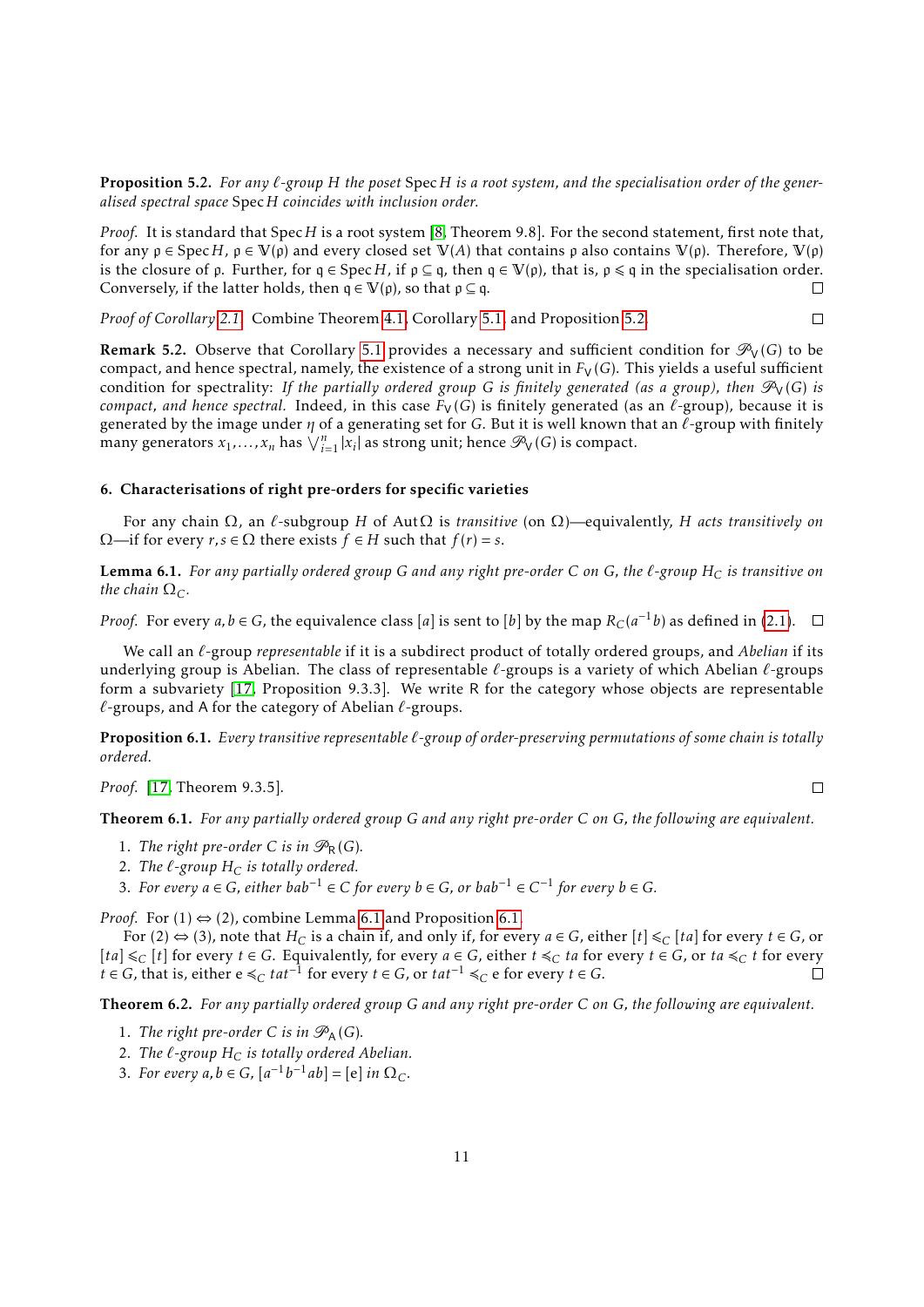*Proof.* For (1)  $\Rightarrow$  (2), if *C* is in  $\mathcal{P}_A(G)$ , the  $\ell$ -group  $H_C$  is Abelian, and totally ordered by Lemma [6.1.](#page-10-4)

For (2)  $\Rightarrow$  (3), observe that *H<sub>C</sub>* is Abelian if, and only if, *R<sub>C</sub>*[*G*] is Abelian (cf. [\[6,](#page-21-2) 1.1]). Thus if, and only if, for every  $a, b, t \in G$ ,  $[tab] = [tba]$  in  $\Omega_C$ . The latter entails  $[ab] = [ba]$  for every  $a, b \in G$ , that is,  $[aba^{-1}b^{-1}] = [e]$ , for every  $a, b \in G$ .

For  $(3) \Rightarrow (1)$ , pick a right pre-order *C* on *G* satisfying  $[a^{-1}b^{-1}ab] = [e]$ , for every  $a, b \in G$ . We show that  $[tab] = [tba]$  in  $\Omega_C$  for every  $a, b, t \in G$ . Indeed, since  $[ab] = [ba]$  and *C* is right invariant, also  $[ab] = [bat]$ , for every *t* ∈ *G*. By using the assumption (3) again, [*bat*] = [*tba*] and [*abt*] = [*tab*]. Thus, [*tab*] = [*tba*].  $\Box$ 

Remark 6.1. The class of right pre-orders on groups is elementary—that is, axiomatisable in first-order logic—in the language of partially ordered groups. By Theorems [6.1](#page-10-1) and [6.2,](#page-10-2) so are the notions of 'representable' and 'Abelian' right pre-orders on groups. (For a related, recent connection between lattice-groups and logic, see [\[5\]](#page-20-4).)

<span id="page-11-0"></span>Question 1. For which varieties of  $\ell$ -groups is the corresponding class of right pre-orders on groups, as provided by Definition [2.2,](#page-2-0) elementary in the language of partially ordered groups?

For any partially ordered group *G* and any variety V of  $\ell$ -groups, consider the factorisation of the universal map  $\eta: G \to F_V(G)$  given by

<span id="page-11-1"></span>
$$
G \xrightarrow{\zeta} \eta[G] \xrightarrow{\xi} F_V(G), \tag{6.1}
$$

where  $\eta[G]$  is the group image of *G* under  $\eta$  partially ordered by the restriction of the order on  $F_V(G)$ , and *ξ* is the inclusion map.

<span id="page-11-2"></span>**Proposition 6.2.** *The group homomorphism*  $\xi$ :  $\eta$ [G]  $\rightarrow$   $F_V$ (G) from [\(6.1\)](#page-11-1) *is an order embedding satisfying the universal property [\(2.3\)](#page-3-5).*

*Proof.* It is evident by construction that *ξ* is an order embedding. Consider the following commutative diagrams



We prove that  $h \circ k$  and  $k \circ h$  are, respectively, the identity map on  $F_V(\eta[G])$  and the identity map on  $F_V(G)$ . Indeed,

$$
h \circ k \circ \eta^* \circ \zeta = h \circ \xi \circ \zeta = h \circ \eta = \eta^* \circ \zeta,
$$

and since *ζ* is an epimorphism, we get *h* ◦ *k* ◦ *η* <sup>∗</sup> = *η* ∗ . Similarly,

$$
k \circ h \circ \eta = k \circ h \circ \xi \circ \zeta = k \circ \eta^* \circ \zeta = \xi \circ \zeta = \eta.
$$

By the universal property of  $\eta$  and  $\eta^*$ , we infer the thesis.

<span id="page-11-4"></span>**Remark [6.2](#page-11-2).** Proposition 6.2 entails that the space  $\mathcal{P}_V(\eta[G])$  is homeomorphic to Spec  $F_V(G)$  and hence, by Theorem [2.1,](#page-4-0) to the space  $\mathcal{P}_V(G)$ .

For a partially ordered group *G*, a *right order* on *G* is a right invariant proper total order on *G* extending *G*<sup>+</sup> , and an *order* on *G* is a right order on *G* which is also left invariant. We call *(right) orderable* a partially ordered group *G* that can be equipped with a (right) order. We say that a partially ordered group *G* is *isolated* if  $a^n \in G^+$  for some  $n \in \mathbb{N} \setminus \{0\}$  implies  $a \in G^+$ , for every  $a \in G$ . As usual, a group *G* for which  $a^n = e$ for some  $n \in \mathbb{N} \setminus \{0\}$  implies  $a = e$ , for every  $a \in G$ , is called *torsion-free*.

<span id="page-11-3"></span>Lemma 6.2. Suppose V is the variety of all  $\ell$ -groups (respectively, representable  $\ell$ -groups). For any partially *ordered group G*, the universal map  $\eta: G \to F_V(G)$  is an order embedding if, and only if, the positive cone *G*<sup>+</sup> *is the intersection of the right orders (respectively, the orders) on G; for the variety* V *of Abelian `-groups, η* : *G* → *F<sup>V</sup>* (*G*) *is an order embedding if, and only if, G is an isolated partially ordered Abelian group.*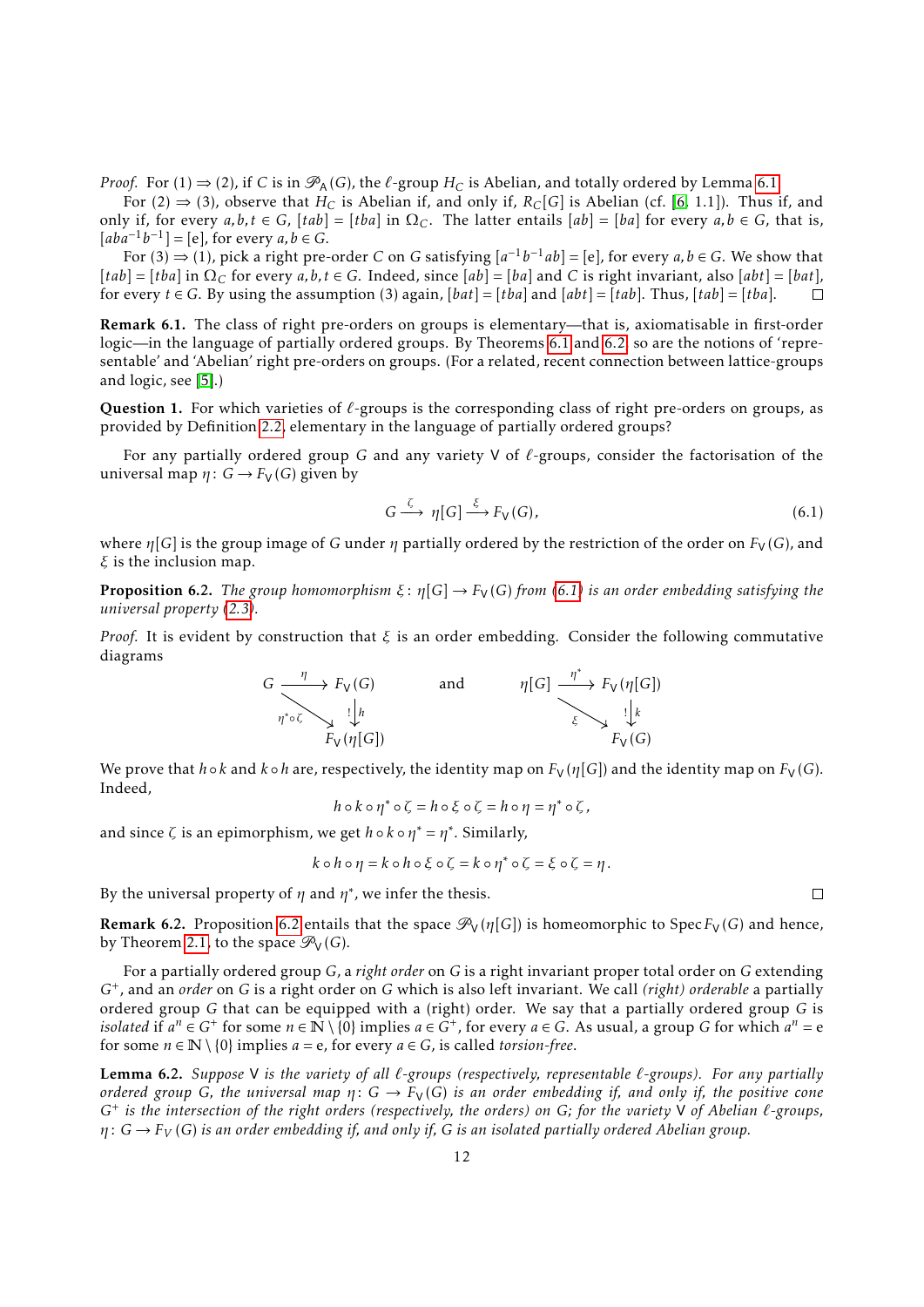*Proof.* For the variety L of all  $\ell$ -groups, see [\[2,](#page-20-1) Théorème A.2.2]. For the variety R of representable  $\ell$ -groups, see [\[2,](#page-20-1) Note de l'appendice]. For the variety A of Abelian *`*-groups, it suffices to observe that the free Abelian  $\ell$ -group  $F_A(G)$  over *G* is the free  $\ell$ -group  $F(G)$  over *G* if *G* is Abelian [\[6,](#page-21-2) 1.2].  $\Box$ 

Remark 6.3. For a partially ordered Abelian group *G*, being isolated is equivalent to *G*<sup>+</sup> being intersection of the (right) orders that extend it [\[2,](#page-20-1) Corollaire A.2.6].

Corollary 6.1. *Suppose* V *is the variety of all `-groups (respectively, representable `-groups). For any group G, the universal map*  $\eta: G \to F_V(G)$  *is injective if, and only if, G is right orderable (respectively, orderable); for the variety* V of Abelian  $\ell$ -groups,  $\eta: G \to F_V(G)$  is injective if, and only if, G is non-trivial torsion-free Abelian.

*Proof.* From Lemma [6.2](#page-11-3) considering a group *G* as the partially ordered group *G* with the trivial order.  $\Box$ 

The isomorphism between the poset of right pre-orders on *G* and  $\mathcal{P}(G)$  restricts to a bijection between the set of right orders on *G* and the subset  $\mathscr{H}(G)$  of pre-cones  $C \in \mathscr{P}(G)$  such that  $C \cap C^{-1} = \{e\}$ . We now topologise  $\mathcal{R}(G)$  with the subspace topology inherited from  $\mathcal{P}(G)$ , with subbase (of clopens) consisting of

<span id="page-12-4"></span>
$$
\{C \in \mathcal{R}(G) \mid a \in C\} \quad \text{and} \quad \{C \in \mathcal{R}(G) \mid a \notin C\},\tag{6.2}
$$

as *a* ranges in *G*. Similarly, the set of orders on *G* is in bijection with the subset  $\mathcal{O}(G)$  of normal pre-cones  $C \in \mathcal{R}(G)$ , and we equip  $\mathcal{O}(G)$  with the subspace topology.

<span id="page-12-1"></span>**Remark 6.4.** For any variety V of  $\ell$ -groups, if a right pre-order  $C \in \mathcal{P}_V(G)$  is a right order then C must be inclusion minimal in  $\mathcal{P}_V(G)$ . In fact, any proper subset  $D \subset C$  would fail the condition  $G = D \cup D^{-1}$ . Conversely, suppose  $C \in \mathcal{P}_V(G)$  is minimal. Remark [6.2](#page-11-4) provides a natural way to associate to *C* a minimal element of  $\mathcal{P}_V(\eta[G])$ . However, there is no *a priori* reason why the latter should be a right order. We shall presently see that this is the case for the varieties of all  $\ell$ -groups, of representable  $\ell$ -groups, and of Abelian *`*-groups.

Question 2. Characterise the varieties V of  $\ell$ -groups such that, for all partially ordered groups *G*, the minimal elements of  $\mathcal{P}_V(G)$  are right orders on  $\eta[G]$ .

<span id="page-12-3"></span>Proposition 6.3. *For any `-group H, the following are equivalent.*

- 1. *H is representable.*
- 2. *Each minimal prime subgroup is an ideal.*

*Proof.* See, e.g., [\[8,](#page-21-4) Proposition 47.1].

<span id="page-12-0"></span>Theorem 6.3. *Suppose* V *is the variety of all `-groups (respectively, representable or Abelian `-groups). For any partially ordered group G, the minimal layer of*  $\mathcal{P}_V(G)$  *is homeomorphic to the space of right orders (respectively, orders) on η*[*G*]*.*

*Proof.* For  $\eta$ :  $G \rightarrow F(G)$ , the space of right orders on  $\eta[G]$  is non empty by Lemma [6.2.](#page-11-3) By Remark [6.4,](#page-12-1) the space of right orders on  $\eta[G]$  is made of minimal elements of  $\mathscr{P}(\eta[G])$ . We now show that every  $C \in \mathscr{P}(\eta[G])$  extends a right order. Let *P* be a right order on  $\eta[G]$ , and  $P(C)$  be its restriction  $P \cap (C \cap C^{-1})$ . Consider the binary relation on *η*[*G*] defined by:

<span id="page-12-2"></span>
$$
a \leq b \quad \Longleftrightarrow \quad [a] < [b] \text{ or } ([a] = [b] \text{ and } e \leq_{P(C)} ba^{-1}), \quad \text{ for } a, b \in G. \tag{6.3}
$$

Then, the relation  $\leq$  is a right order on  $\eta[G]$  that extends  $\eta[G]^+$ , and  $a \leq b$  implies  $a \leq_C b$ . It is elementary that  $\le$  is a total order. Suppose now that  $a \le b$  because  $[a] < [b]$ . But then,  $a \lt_C b$ , and hence,  $at \lt_C bt$ , that is,  $[at] < [bt]$ . On the other hand, if  $[a] = [b]$  and  $e \leq_{P(C)} ba^{-1}$ , then  $[ac] = [bc]$  and  $e \leq_{P(C)} bcc^{-1}a^{-1}$ . Finally, it is clear that if  $a \leq b$ , then  $a \leq_C b$ .

For  $\eta: G \to F_R(G)$ , the space of orders on  $\eta[G]$  is non empty by Lemma [6.2,](#page-11-3) and by Remark [6.4,](#page-12-1) the space of orders on  $\eta[G]$  is made of minimal elements of  $\mathcal{P}_R(\eta[G])$ . We pick an order *P* on  $\eta[G]$  and its restriction *P*(*C*), and show that if  $C \in \mathcal{B}_R(\eta[G])$ , the binary relation  $\leq$  defined in [\(6.3\)](#page-12-2) is an order on  $\eta[G]$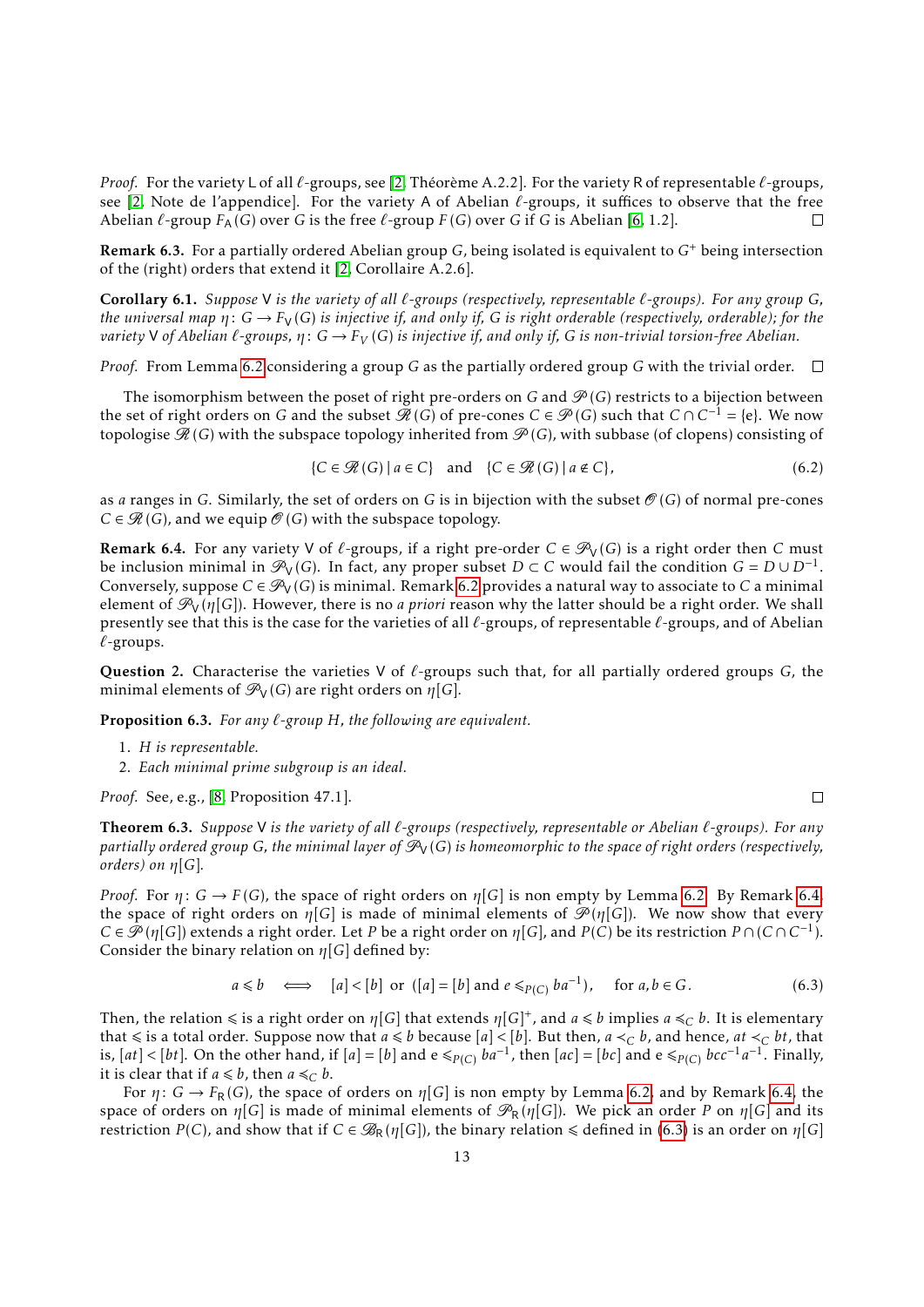included in *C*. We can then conclude using Proposition [6.3](#page-12-3) and Theorem [3.2,](#page-7-4) from which we obtain that every minimal element *C* of  $\mathcal{P}_R(\eta[G])$  is a pre-order. Hence, we only need to prove that the right order  $\leq$  that we obtain is also left invariant. For this, suppose that  $a \leq b$  because  $[a] \leq [b]$ . Then, this means that *a*  $\lt_C b$ , and hence, e  $\lt_C ba^{-1}$ . Now, by Theorem [6.1,](#page-10-1) e  $\leq_C cba^{-1}c^{-1}$ . If we had also  $cba^{-1}c^{-1}$  ≤<sub>*C*</sub> e, we would get a contradiction with  $ba^{-1}$  ≼*C* e since *C* is a pre-order. Therefore, *ca* ≺*C cb*, and hence, [*ca*] < [*cb*]. Assume now that  $[a] = [b]$  and  $e \leq_{P(C)} \bar{b}a^{-1}$ . If  $ba^{-1} \in P(C)$ , also  $cba^{-1}c^{-1} \in P(C)$ . The latter entails  $[ca] = [cb]$ and  $e \leqslant_{P(C)} cba^{-1}c^{-1}$ . Therefore, if  $a \leqslant b$ , also  $ca \leqslant cb$ , and the right order  $\leqslant$  is in fact an order on  $\eta[G].$ 

For  $\eta: G \to F_A(G)$ , observe that  $\eta[G]$  is an isolated partially ordered Abelian group and hence, from Remark [6.4,](#page-12-1) *η*[*G*] + is the intersection of the orders that extend it. Moreover, the free *`*-group *F* (*η*[*G*]) over *η*[*G*] is the free Abelian *l*-group  $F_A(\eta[G])$  over  $\eta[G]$  [\[6,](#page-21-2) 1.2]. Thus,  $\mathcal{P}_A(\eta[G])$  is  $\mathcal{P}(\eta[G])$  and hence, the minimal layer of  $\mathcal{P}_A(\eta[G])$  is the space of (right) orders on  $\eta[G]$ .

The results now follow from Remark [6.2.](#page-11-4)

 $\Box$ 

 $\Box$ 

For an  $\ell$ -group *H*, we write Min *H* for the set of minimal prime subgroups of *H*, and we topologise it with the subspace topology from Spec*H*. We write  $\mathbb{S}_m(A)$  (respectively,  $V_m(A)$ ) for open subsets (respectively, closed subsets) of Min*H* with *A* ranging over arbitrary subsets of *H*.

<span id="page-13-0"></span>Corollary 6.2. *Suppose* V *is the variety of all `-groups (respectively, representable or Abelian `-groups). For any partially ordered group G*, Min  $F_V(G)$  *is homeomorphic to the space of right orders (respectively, orders) on*  $\eta[G]$ *.* 

*Proof.* Combine Corollary [2.1](#page-4-1) and Theorem [6.3.](#page-12-0)

**Remark 6.5.** We do not know at this stage whether a characterisation of the minimal elements of  $\mathcal{P}_V(G)$ along the lines of Theorem [6.3](#page-12-0) is feasible, even in the case of well-studied varieties V of *`*-groups. For example, suppose V is the variety of normal-valued  $\ell$ -groups [\[2,](#page-20-1) Théorème 4.3.10]. Suppose further that *G* is a group admitting a Conradian right order [\[4,](#page-20-0) Theorem 9.5]. Then one can prove that each Conradian right order on *G* is a minimal element of  $\mathcal{P}_V(G)$ . However, it is unclear to us at present whether each minimal member of  $\mathcal{P}_V(G)$  is a Conradian right order on *G*.

# <span id="page-13-1"></span>7. Minimal spectra

For any  $\ell$ -group *H*, we adopt the standard notation  $x \perp y$ —read '*x* and *y* are orthogonal'—to denote  $|x|$  ∧  $|y|$  = e, for *x*, *y* ∈ *H*. For *S* ⊆ *H*, we set

$$
S^{\perp} := \{ x \in H \mid x \perp y \text{ for all } y \in S \};
$$

we write  $S^{\perp\perp}$  instead of  $(S^{\perp})^{\perp}$ , and  $x^{\perp}$  instead of  $\{x\}^{\perp}$  for  $x \in H$ . It is clear that  $x^{\perp} = |x|^{\perp}$  for every  $x \in H$ . A subset  $T \subseteq H$  is a *polar* if it satisfies  $T = T^{\perp\perp}$  or, equivalently, if there exists  $S \subseteq H$  such that  $T = S^{\perp}$ . We write Pol*H* for the set of polars of *H*. Under the inclusion order, Pol*H* is a complete distributive lattice with  $H = e^{\perp}$  as its maximum,  $\{e\} = H^{\perp} = e^{\perp\perp}$  as its minimum, meets given by intersection, and joins given by  $\vee T_i = (\bigcup T_i)^{\perp \perp}$ . It can be shown that Pol*H* is a complete Boolean algebra, with complementation given by the map  $T \mapsto T^{\perp}$ . If  $x \in H$ , the set  $x^{\perp\perp}$  is called the *principal polar* generated by x. Then,  $x^{\perp\perp}$  is the inclusion-smallest polar containing *x*. We write  $Pol<sub>p</sub> H$  for the set of principal polars of *H*; it is a sublattice of Pol*H* because of the identitities

<span id="page-13-2"></span>
$$
(x \wedge y)^{\perp \perp} = x^{\perp \perp} \cap y^{\perp \perp},\tag{7.1}
$$

<span id="page-13-3"></span>
$$
(x \lor y)^{\perp \perp} = x^{\perp \perp} \lor y^{\perp \perp},\tag{7.2}
$$

which hold for every  $x, y \in H^+$ . The minimum  $e^{\perp \perp}$  of Pol*H* lies in Pol<sub>p</sub> *H*, while the maximum  $H = e^{\perp}$  is principal if, and only if, *H* has a *weak (order) unit*—an element  $w \in H^+$  such that for each  $x \in H$ ,  $w \wedge |x| = e$ implies *x* = e. In that case,  $w^{\perp\perp} = H$ . Note that the existence of a weak unit is not sufficient for Pol<sub>p</sub> *H* to be a Boolean subalgebra of Pol*H*, because the complement of a principal polar need not be principal (cf. Theorem [7.1\)](#page-15-0).

We recall here the standard characterisation of minimal primes.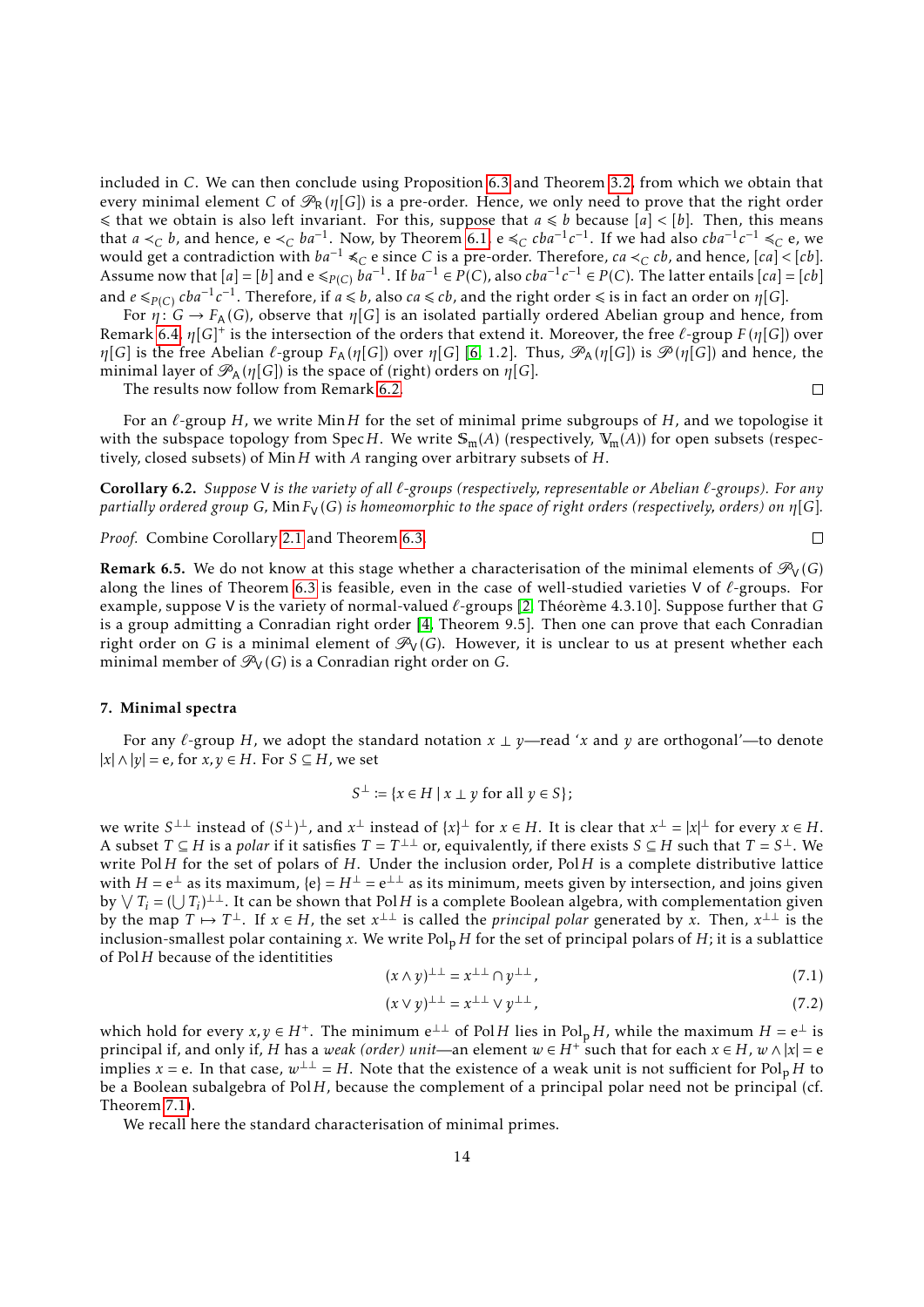<span id="page-14-0"></span>**Proposition 7.1.** *For any*  $\ell$ -group *H and any*  $\rho \in \text{Spec } H$ *, the following are equivalent.* 

1. *The prime* p *is minimal.*

2. 
$$
\rho = \bigcup \{ x^{\perp} \mid x \notin \rho \}.
$$

*Proof.* [\[2,](#page-20-1) Théorème 3.4.13].

From Proposition [7.1,](#page-14-0) an element  $w \in H^+$  is a weak unit if, and only if,  $w$  misses every minimal prime.

Lemma 7.1. *The map*

<span id="page-14-1"></span>
$$
Convp H \xrightarrow{f} Polp H
$$
\n(7.3)

*defined by*  $\mathfrak{C}(x) \mapsto x^{\perp\perp}$  is an onto lattice homomorphism preserving minimum.

*Proof.* The map *f* is well defined, since  $S^{\perp} = \mathbb{C}(S)^{\perp}$  for  $S \subseteq H$  [\[2,](#page-20-1) 3.2.5], and clearly onto. Moreover, it is a lattice homomorphism by Proposition [4.1](#page-7-2) and [\(7.1–](#page-13-2)[7.2\)](#page-13-3), and preserves the minimum since  $\{e\} \mapsto e^{\perp \perp}$ .

Recall the notation *X*(*D*) for the Stone dual of a distributive lattice *D* with minimum, and set for the rest of this section  $D := \text{Pol}_p H$ . In light of Theorem [5.1,](#page-9-3) we identify the Stone dual of Conv<sub>p</sub> *H* with Spec *H*. By general considerations, the map *f* in [\(7.3\)](#page-14-1) has a Stone dual *f* <sup>∗</sup> defined by

<span id="page-14-3"></span>
$$
X(D) \xrightarrow{f^*} \text{Spec } H
$$
  
\n
$$
I \longmapsto \bigvee \{ \mathfrak{C}(x) \mid x^{\perp \perp} \in I \}.
$$
\n
$$
(7.4)
$$

Our next aim is to characterise the range of  $f^*$ . To this end, we introduce a notion that appears to be new with the present paper:

**Definition** 7.1 (Quasi-minimal prime subgroups). For any  $\ell$ -group *H*, a prime subgroup  $\rho \in \text{Spec } H$  is *quasi minimal* if  $\rho = \bigcup \{x^{\perp\perp} \mid x \in \rho\}$ . The *quasi-minimal spectrum* Qin *H* of *H* is the subset of quasi-minimal prime subgroups equipped with the subspace topology inherited from Spec*H*.

We write  $\{\mathbb{S}_q(x)\}_{x\in H}$  for the open base induced by  $\{\mathbb{S}(x)\}_{x\in H}$  on Qin*H* by restriction.

<span id="page-14-5"></span>Lemma 7.2. *For any `-group H, the image f* ∗ [*X*(*D*)] *coincides with the quasi-minimal spectrum* Qin*H. Further, f* ∗ *is a homeomorphism onto its range.*

*Proof.* We establish the following equivalent description<sup>[3](#page-14-2)</sup> of  $f^*(I)$ , for  $I \in X(D)$ :

<span id="page-14-4"></span>
$$
f^*(I) = \{ x \in H \mid x^{\perp \perp} \in I \}. \tag{7.5}
$$

First, observe that  $y \in f^*(I)$  implies  $\mathcal{C}(y) \subseteq \mathcal{C}(x_1) \vee \dots \vee \mathcal{C}(x_n)$  for some  $x_1^{\perp \perp}$  $x_1^{\perp\perp},...,x_n^{\perp\perp}$  ∈ *I* by Proposition [5.1.](#page-9-1) Further, from Proposition [4.1](#page-7-2) it follows  $\mathcal{C}(y) \subseteq \mathcal{C}(x)$  for some  $x^{\perp\perp} \in I$ , since *I* is closed under finite joins. Thus, from  $\mathcal{C}(y) \subseteq \mathcal{C}(x)$  we obtain  $y^{\perp\perp} \subseteq x^{\perp\perp}$ , which allows the conclusion  $y \in \{x \in H \mid x^{\perp\perp} \in I\}$ . Conversely,  $y^{\perp\perp}$  ∈ *I*, then  $\mathfrak{C}(y) \subseteq f^*(I)$  by [\(7.4\)](#page-14-3), and hence,  $y \in f^*(I)$ .

Now, if  $y \in x^{\perp\perp}$  for  $x \in f^*(I)$ , then  $y^{\perp\perp} \subseteq x^{\perp\perp}$ , and hence  $y^{\perp\perp} \in I$  by downward closure of *I*. Thus,  $y \in f^*(I)$ , which entails  $f^*(I) \in Q$  in *H*. For the remaining inclusion, suppose  $\rho \in Q$  in *H*. We prove that

$$
I_{\rho}:=\{x^{\perp\perp}\mid x\in{\mathfrak p}\}
$$

is a prime ideal of *D*, and hence, is the pre-image of  $\rho$  under  $f^*$ . It is elementary that  $I_\rho$  is an ideal of *D*. Now, by [\(7.1\)](#page-13-2),  $x^{\perp\perp} \wedge y^{\perp\perp} = x^{\perp\perp} \cap y^{\perp\perp} \in I_p$  is equivalent to  $(x \wedge y)^{\perp\perp} \in I_p$ , that is,  $x \wedge y \in \rho$ . By primeness of  $\rho$ , either  $x \in \rho$  or  $y \in \rho$ , from which the desired conclusion.

Note that injectivity of *f*<sup>\*</sup> is now immediate from [\(7.5\)](#page-14-4). Finally, to show that *f*<sup>\*</sup> is a homeomorphism onto its range it suffices to observe that [\(7.5\)](#page-14-4) entails  $f^*[(\widehat{x^{\perp\perp}})] = S_q(x)$ , where *x* ranges over *H*, and  $(\widehat{x^{\perp\perp}})$  is the set of all prime ideals of *D* not containing  $x^{\perp\perp}$ ; cf. [\(5.1\)](#page-8-4). П

<span id="page-14-2"></span><sup>3</sup>Compare with Darnel's construction in [\[8,](#page-21-4) Proposition 49.18].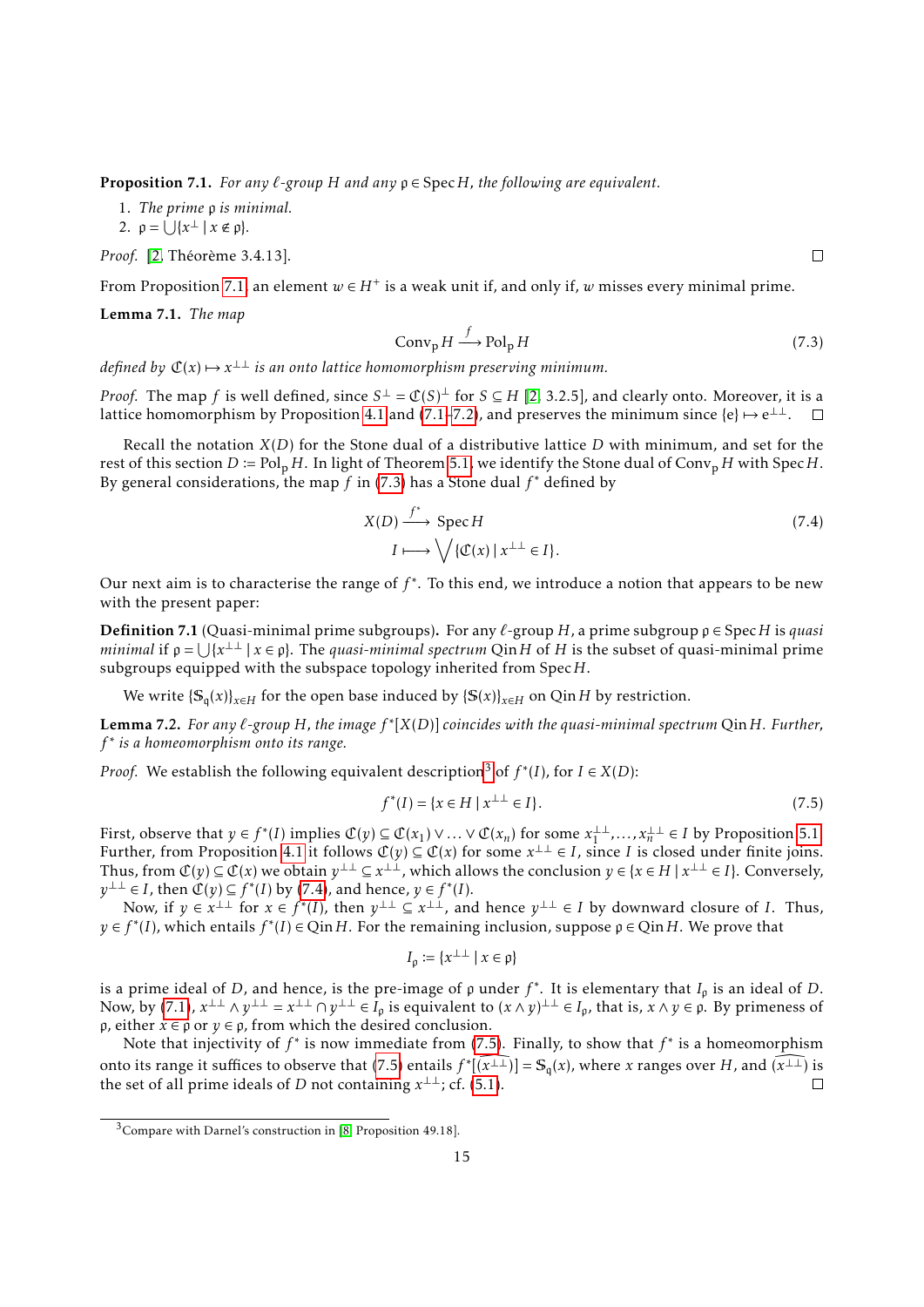We record a consequence that provides for lattice-groups the spectral equivalent of the existence of a weak unit.

**Corollary 7.1.** *For any*  $\ell$ -group *H, there exists a weak unit*  $w \in H$  *if, and only if, Oin H is compact.* 

*Proof.* This is an immediate consequence of Lemma [7.2](#page-14-5) along with standard Stone duality (cf. Corollary [5.1\)](#page-9-4).  $\Box$ 

<span id="page-15-0"></span>**Theorem 7.1.** *For any*  $\ell$ -group *H,* we have Min  $H \subseteq Q$ in *H, and the following are equivalent.* 

- 1. Pol<sup>p</sup> *H is a Boolean subalgebra of* Pol*H.*
- 2. Min*H is compact.*
- 3. *H*<sup>+</sup> *is* complemented: for *every*  $x \in H^+$  *there is*  $y \in H^+$  *such that*  $x \wedge y = e$  *and*  $x \vee y$  *is a weak unit.*

*If any one of the equivalent conditions (1)–(3) holds, then*  $Min H = Qin H$ *.* 

*Proof.* By Proposition [7.1,](#page-14-0) if  $x \in \mathfrak{m}$  and  $\mathfrak{m} \in \mathsf{Min}\,H$ , there is an element  $y \notin \mathfrak{m}$  such that  $y \in x^{\perp}$ . Moreover, every element  $z \in x^{\perp \perp}$  is also an element of  $y^{\perp}$ , that is,  $z \in \mathfrak{m}$ . Therefore,  $\mathfrak{m} \in Q$  in H.

For (1)  $\Rightarrow$  (2), observe that if Pol<sub>p</sub> *H* is a Boolean algebra, then for every  $x \in H$ , we have  $x^{\perp} = y^{\perp \perp}$  for some  $y \in H$ . Thus, a quasi-minimal prime  $\rho$  is

$$
\rho = \bigcup \{x^{\perp \perp} \mid x \in \rho\} = \bigcup \{y^{\perp} \mid y^{\perp} = x^{\perp \perp} \text{ for some } x \in \rho\}.
$$

Now, if  $y \in \rho$  for some of those  $y$ , then  $y^{\perp \perp} \subseteq \rho$  and hence,

$$
x^{\perp\perp} \vee y^{\perp\perp} = (x \vee y)^{\perp\perp} = H \subseteq \mathfrak{p},
$$

which is a contradiction. Moreover, if  $y \notin \mathfrak{p}$ , then  $y \notin \mathfrak{m}$  for every minimal prime  $\mathfrak{m} \subseteq \mathfrak{p}$ , that is,  $y^{\perp} \subseteq \mathfrak{m}$ for every minimal prime m ⊆ p. Hence, *y* <sup>⊥</sup> ⊆ p. Therefore, every quasi-minimal prime p ∈ Qin*H* is in fact minimal. Since Qin*H* is the Stone dual space of a Boolean algebra, it is compact, and hence so is Min*H*.

For  $(2) \Rightarrow (3)$ , we first observe that

$$
\mathbb{S}_{\mathfrak{m}}(x) = \mathbb{V}_{\mathfrak{m}}(x^{\perp}),
$$

and hence

$$
\mathbb{V}_{\mathfrak{m}}(x) = \bigcup_{z \in x^{\perp}} \mathbb{S}_m(z) = \mathbb{S}_{\mathfrak{m}}(y_1 \vee \ldots \vee y_n),
$$

for some  $y_1,...,y_n \in x^{\perp}$ , where the last equality follows from  $\mathbb{V}_m(x)$  being closed in a compact space, and from Proposition [4.3.](#page-8-1) Let  $y := y_1 \vee \cdots \vee y_n$ . We show that  $|x| \wedge |y| = e$ , and  $\mathbb{S}_m(|x| \vee |y|) = \text{Min } H$ . In fact,

$$
\mathbb{S}_{\mathfrak{m}}(|x| \vee |y|) = \mathbb{S}_{\mathfrak{m}}(x) \cup \mathbb{S}_{\mathfrak{m}}(y) = \mathbb{S}_{\mathfrak{m}}(x) \cup \mathbb{V}_{\mathfrak{m}}(x) = \text{Min } H,
$$

that is,  $|x| \vee |y|$  is a weak unit. Further,

$$
\mathbb{S}_{\mathfrak{m}}(|x| \wedge |y|) = \mathbb{S}_{\mathfrak{m}}(x) \cap \mathbb{S}_{\mathfrak{m}}(y) = \mathbb{S}_{\mathfrak{m}}(x) \cap \mathbb{V}_{\mathfrak{m}}(x) = \emptyset,
$$

or equivalently,  $|x| \wedge |y| = e$  since  $\bigcap_{m \in \text{Min } H} m = \{e\}.$ 

For (3)  $\Rightarrow$  (1), observe for *x*, *y* ∈ *H*<sup>+</sup> that *x* ∧ *y* = e if, and only if, *x*<sup>⊥⊥</sup> ∩ *y*<sup>⊥⊥</sup> = {e} by [\(7.1\)](#page-13-2). Similarly by [\(7.2\)](#page-13-3),  $x \vee y$  is a weak unit if, and only if,  $x^{\perp\perp} \vee y^{\perp\perp} = H$ . Now, since  $x^{\perp} = |x|^{\perp}$  for every  $x \in H$ , the proof is complete.

Finally, we show that if Min*H* is compact, then Min*H* = Qin*H*. For this, assume  $p \in Q$ in*H* \ Min*H*. Then for every  $m \in \text{Min } H$ , there is  $x \in \rho$  such that  $x \notin m$ . Hence,

$$
\text{Min}\,H\subseteq \left\{\ \left|\left\{\mathbb{S}(x)\,\right|\,x\in\mathfrak{p}\right\}\right\}.
$$

If we assume compactness of Min*H*, we have Min*H* ⊆ S(*x*<sub>1</sub> ∨ ··· ∨*x<sub>n</sub>*) for some *w* ≔ *x*<sub>1</sub> ∨ ··· ∨ *x<sub>n</sub>* ∈ *p*. Hence, the prime a contains the weak unit *w*, which is a contradiction since  $w^{\perp\perp} = H$ the prime  $\rho$  contains the weak unit *w*, which is a contradiction since  $w^{\perp \perp} = H$ .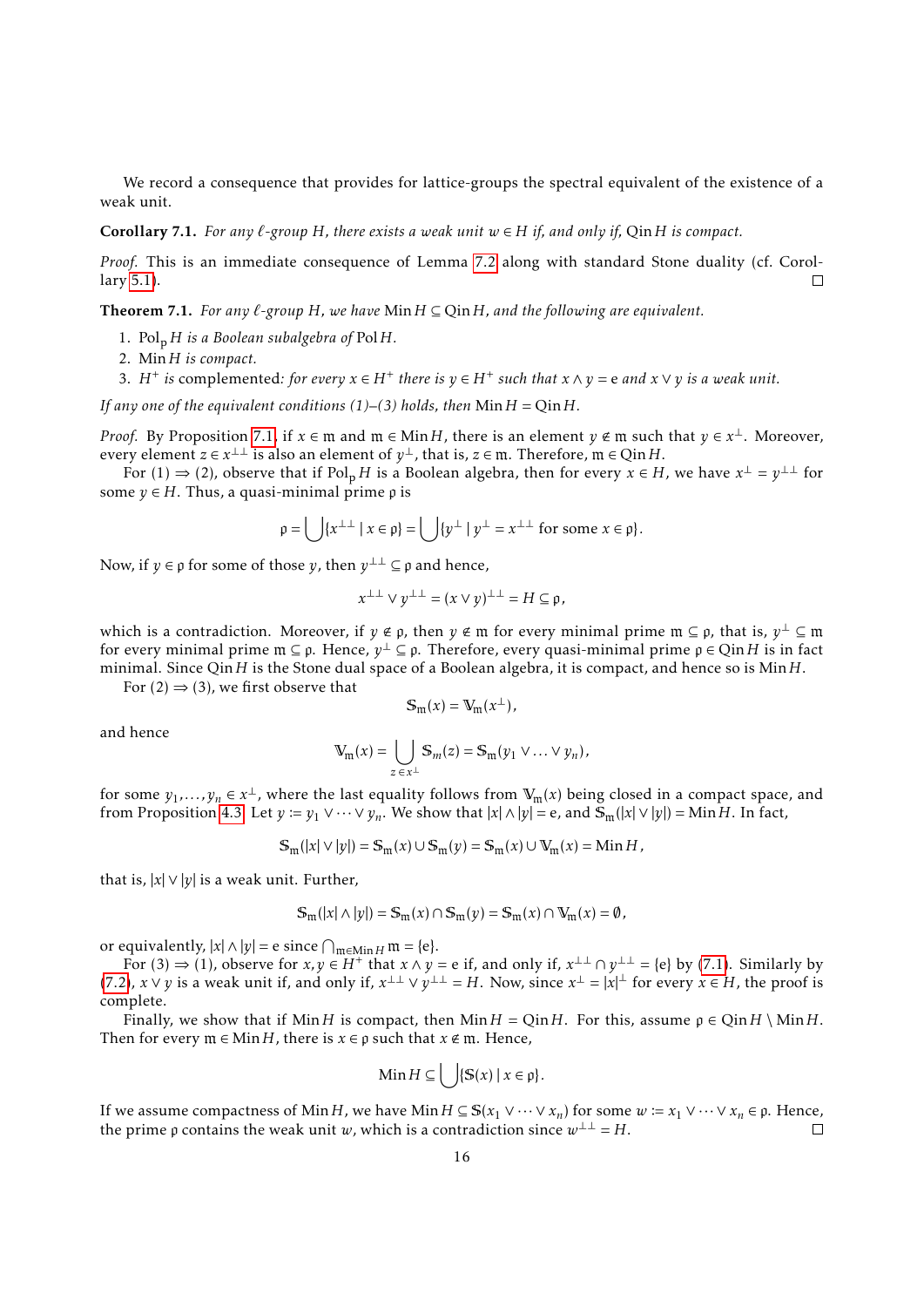<span id="page-16-1"></span>**Example [7.1](#page-15-0).** The reverse implication from Theorem 7.1 does not hold. In fact, we exhibit an  $\ell$ -group *H* for which  $Min H = Qin H$  is not compact. Let *H* be the  $\ell$ -group

$$
H := \{ f : \mathbb{N} \to \mathbb{Z} \mid \text{supp}(f) \text{ is finite} \},
$$

where  $supp(f) := {n \in \mathbb{N} \mid f(n) \neq 0}$ , with coordinate-wise operations, and the function  $\overline{0}$  constantly equal to 0 as the group identity. We show that  $Q$ in  $H = Min H = (N, \tau_d)$ , where  $\tau_d$  is the discrete topology.

Claim 7.1. *The distributive lattice* Conv<sup>p</sup> *<sup>H</sup> is* Pol<sup>p</sup> *<sup>H</sup>, and it is isomorphic to* (N<sup>∗</sup> *,*∩*,*∪)*, where*

$$
\mathbb{N}^* \coloneqq \{ S \subseteq \mathbb{N} \mid S \text{ is finite} \}.
$$

*Proof.* We start from the latter, and observe that for any  $f \in H^+$ ,

$$
f \wedge g = \overline{0}
$$
 if, and only if,  $supp(f) \cap supp(g) = \emptyset$ .

Therefore,  $h \wedge g = \overline{0}$  for every  $g \in f^{\perp}$  precisely when  $\text{supp}(h) \subseteq \text{supp}(f)$ . From which we conclude

$$
f^{\perp \perp} = \{ h \in H \mid \operatorname{supp}(h) \subseteq \operatorname{supp}(f) \}.
$$

Thus, from [\(7.1–](#page-13-2)[7.2\)](#page-13-3), the map  $f^{\perp\perp} \mapsto \text{supp}(f)$  is a lattice isomorphism  $\text{Pol}_p H \cong (\mathbb{N}^*, \cap, \cup)$ . Moreover,

 $\mathcal{L}(f) = \{ g \in H \mid |g| \leq f^n \text{ for some } n \in \mathbb{N} \}.$ 

Hence, every positive element of  $C(f)$  has support included in supp(*f*). Conversely, if  $g \in H^+$  and supp(*g*)  $\subseteq$  $supp(f)$ , then  $g(n) \ge 0$  implies  $f(n) \ge 0$ . Now, since the functions have finite support, it is possible to find *m* ∈ **N** so that *g*(*n*)  $\leq$  *mf*(*n*), for every *n* ∈ **N**. Therefore, *g* ∈  $\mathcal{C}(f)$ .  $\Box$ 

From Lemma [7.2](#page-14-5) and Theorem [5.1,](#page-9-3) we conclude Spec*H* = Qin*H*.

**Claim 7.2.** *The Stone dual space of*  $(\mathbb{N}^*, \cap, \cup)$  *is*  $(\mathbb{N}, \tau_d)$ *.* 

*Proof.* It is straightforward that ( $\mathbb{N}, \tau_d$ ) is a generalised spectral space whose compact opens are precisely the finite subsets of N. The result now follows from [\[23,](#page-21-9) Theorem 15].  $\Box$ 

Therefore, Spec  $H = Q$ in  $H = (\mathbb{N}, \tau_d)$  is Min  $H$ , since the specialisation order of  $(\mathbb{N}, \tau_d)$  is trivial. This completes Example [7.1.](#page-16-1)

**Remark [7.1](#page-15-0)** (Compactness of minimal spectra). The equivalence of  $(1)$ ,  $(2)$ , and  $(3)$  in Theorem 7.1 is a well-known result, of which we have provided a streamlined proof for the reader's convenience. There is a substantial literature concerned with the compactness of minimal spectra of various structures, and we cannot do justice to it here. In connection with Theorem [7.1](#page-15-0) we ought to at least mention Speed's paper [\[21\]](#page-21-15) for distributive lattices, and Conrad's and Martinez' paper [\[7\]](#page-21-16) for  $\ell$ -groups. Let us also mention that, in the Archimedean case, compactifications of minimal spectra of lattice-groups were recently shown to be inextricably related to the construction of projectable hulls, see [\[1,](#page-20-5) [14\]](#page-21-17).

<span id="page-16-0"></span>**Corollary 7.2.** For any partially ordered group G and any variety V of  $\ell$ -groups, the minimal layer of  $\mathcal{P}_V(G)$  is *compact if, and only if, any one of the equivalent conditions of Theorem [7.1](#page-15-0) holds for*  $F_V(G)$ *.* 

*Proof.* Combine Theorem [2.1](#page-4-0) and Theorem [7.1.](#page-15-0)

For a group *G*, set

$$
\mathbb{X}(a) := \{ S \subseteq G \mid a \in S \} \quad \text{and} \quad \mathbb{X}^c(a) := \{ S \subseteq G \mid a \notin S \}, \quad \text{for } a \in G.
$$

We endow  $2^G$  with the smallest topology containing all sets  $\mathbb{X}(a)$  and  $\mathbb{X}^c(a)$ . With this topology, the space 2 *<sup>G</sup>* is easily shown to be a Stone space, see [\[4,](#page-20-0) p. 6]. Assume additionally that *G* is partially ordered. It is then elementary that the set of pre-cones  $C \subseteq G$  such that  $C \cap C^{-1} = \{e\}$ , with the subspace topology inherited from  $2^G$ , is homeomorphic to the subspace  $\mathcal{R}(G)$  of  $\mathcal{P}(G)$  consisting of right orders on G topologised as in [\(6.2\)](#page-12-4). This homeomorphism restricts to one between normal pre-cones  $C \subseteq G$  satisfying  $C \cap C^{-1} = \{e\}$ , and the space  $\mathcal{O}(G)$  of orders on *G*.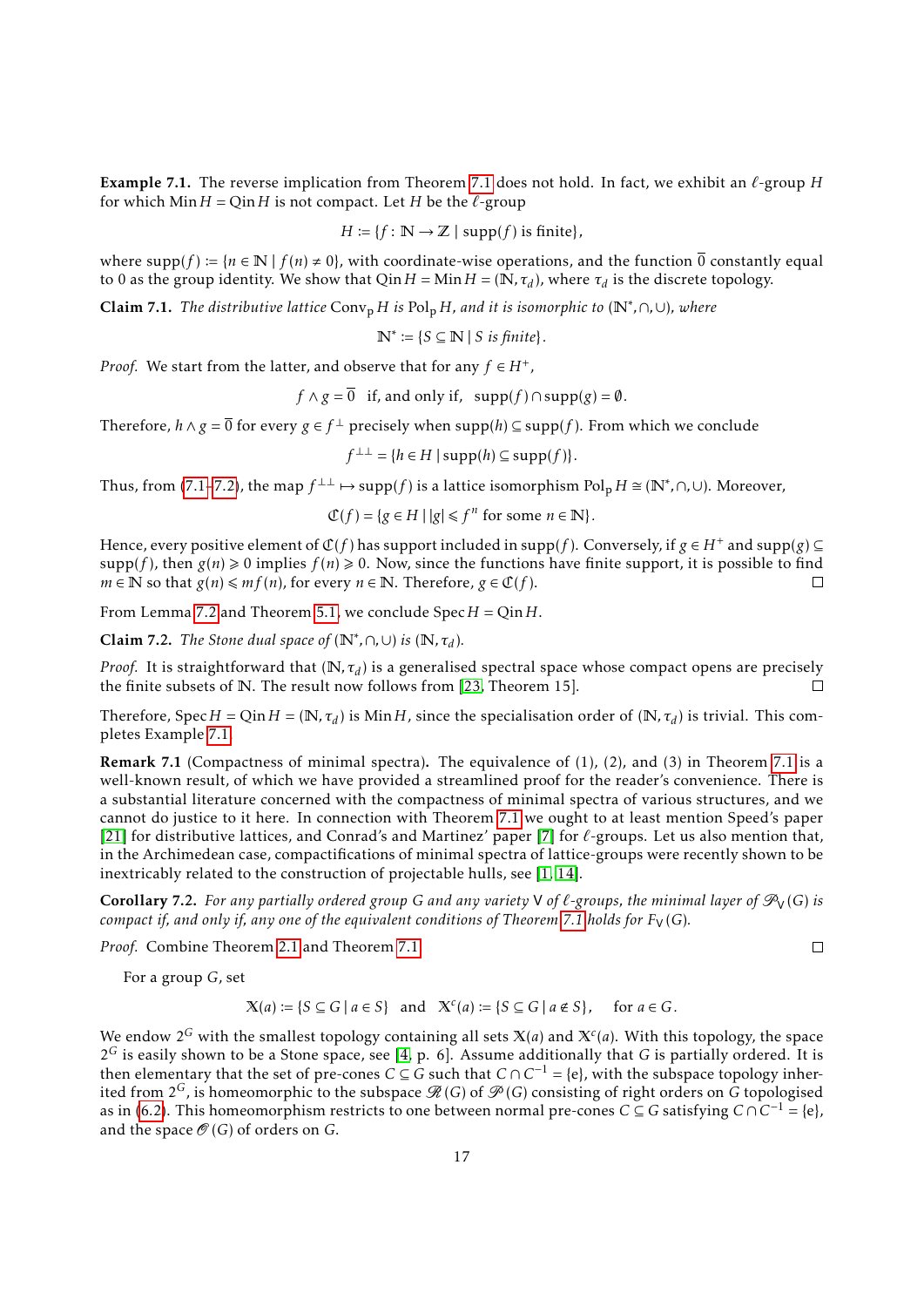<span id="page-17-3"></span>Lemma 7.3. *Suppose* V *is the variety of all `-groups (respectively, representable or Abelian `-groups). For any partially ordered group G, the minimal layer of*  $\mathcal{P}_V(G)$  *is compact.* 

*Proof.* By Theorem [6.3,](#page-12-0) if V is the variety of all  $\ell$ -groups (respectively, representable or Abelian  $\ell$ -groups), the minimal layer of  $\mathcal{P}_V(G)$  is the space of right orders (respectively, orders) on  $\eta[G]$ . We can now conclude, since  $\mathscr{R}(\eta[G])$  (respectively,  $\mathscr{O}(\eta[G]))$  is a closed subspace of 2<sup>η[G]</sup> [\[4,](#page-20-0) Problem 1.38].  $\Box$ 

<span id="page-17-0"></span>Theorem 7.2. *Suppose* V *is the variety of all `-groups (respectively, representable or Abelian `-groups). For any partially ordered group G, the minimal spectrum*  $Min F<sub>V</sub>(G)$  *is compact.* 

*Proof.* Combine Theorem [2.1](#page-4-0) and Lemma [7.3.](#page-17-3)

<span id="page-17-1"></span>Theorem 7.3. *Suppose* V *is the variety of all `-groups (respectively, representable or Abelian `-groups). For any partially ordered group G, the minimal layer of*  $\mathcal{P}_V(G)$  *is a Stone space with dual Boolean algebra* Pol<sub>p</sub>  $F_V(G)$ *.* 

*Proof.* Combine Corollary [7.2](#page-16-0) and Lemma [7.3.](#page-17-3)

#### <span id="page-17-2"></span>8. Representable varieties and pre-orders

It is classical that the set Conv∗*H* of ideals of *H* ordered by inclusion is a complete sublattice of Conv*H*, and hence of the lattice of subgroups of *H* [\[8,](#page-21-4) Theorem 8.7]. We write I(*S*) to denote the ideal generated by *S* ⊆ *H*. If *x* ∈ *H*, we write I(*x*) for the *principal ideal* I({*x*}) generated by {*x*}, and Conv<sup>\*</sup><sub>p</sub>*H* for the collection of all the principal ideals of *H*.

<span id="page-17-4"></span>**Proposition 8.1.** *For any*  $\ell$ -group *H*, the convex  $\ell$ -subgroup  $\mathfrak{C}(S)$  generated by a subset  $S \subseteq H$  is the set

$$
\{x \in H \mid |x| \le s \text{ for some } s \in \langle |S| \rangle\},\tag{8.1}
$$

*where*  $|S| = |y||y \in S$ *, and*  $\langle T \rangle$  *is the monoid generated by a subset T of H.* 

*Proof.* Set

$$
K := \{x \in H \mid |x| \leq s \text{ for some } s \in \langle |S| \rangle\}.
$$

It is immediate that  $K \subseteq \mathcal{C}(S)$ . For the other inclusion, we show that *K* is a convex  $\ell$ -subgroup containing *S*. First of all,  $S \subseteq K$ , and  $K$  is a subgroup of  $H$ , as  $|x| \le s$  and  $|y| \le t$  implies  $|xy| \le |x||y||x| \le s$ ts. (Recall  $|xy| \le |x||y||x|$  is an  $\ell$ -group law, see [\[8,](#page-21-4) Theorem 4.13].) To show that *K* is a sublattice, observe that if  $x, y \in K$ , then  $x \vee x^{-1} \leq s$  and  $y \vee y^{-1} \leq t$  for  $s, t \in \langle |S| \rangle$  or, equivalently,  $x \leq s$ ,  $x^{-1} \leq s$ ,  $y \leq t$ , and  $y^{-1} \leq t$ . Therefore,  $xy^{-1}$  ≤ *st*, and  $yx^{-1}$  ≤ *ts*. Now, since e ≤ *s*, *t*, the latter entails  $|xy^{-1}| = xy^{-1} \vee yx^{-1}$  ≤ *sts* ∈  $\langle |S| \rangle$ . Thus,  $xy^{-1}$  ∈ *K* and hence, also  $xy^{-1} \lor e \in K$ , since  $e \leq x y^{-1} \lor e \leq |xy^{-1}| \leq sts$ . Therefore,  $x \lor y = (xy^{-1} \lor e)y \in K$ . We can now conclude, since  $x \wedge y = (x^{-1} \vee y^{-1})^{-1} \in K$ . It remains to show that *K* is convex. For this, pick *x*, *y* ∈ *K*, and  $x \le z \le y$  for some  $z \in H$ . But then,  $e \le zx^{-1} \le yx^{-1}$  and hence,  $|zx^{-1}| \le |yx^{-1}| \le s$ , for some  $s \in \langle |S| \rangle$ . Therefore,  $zx^{-1} \in K$ , and  $(zx^{-1})x = z \in K$ .  $\Box$ 

We write *N*(*S*) to denote the *normal closure*  $\{y^{-1}xy \mid y \in H, x \in S\}$  of *S*.

<span id="page-17-5"></span>**Proposition 8.2.** For any  $\ell$ -group H, the ideal I(S) generated by a subset  $S \subseteq H$  is the convex  $\ell$ -subgroup *generated by the normal closure of S, that is,*  $I(S) = \mathcal{C}(N(S))$ *.* 

*Proof.* By Proposition [8.1,](#page-17-4)  $\mathcal{C}(N(S))$  is  $\mathcal{C}(\langle N(S) \rangle)$ , that is the same as  $\mathcal{C}(\langle N(S) \rangle)$ . Clearly,  $\mathcal{C}(N(S)) \subseteq I(S)$ . To conclude, it suffices to show that  $\mathcal{C}(N(S))$  is normal. But this is immediate, since

$$
|x| \leq \prod_I y_i^{-1} s_i y_i,
$$

for  $s_i \in |S|$ ,  $v_i \in H$ , and *I* finite, implies

$$
|z^{-1}xz| = z^{-1}|x|z \le z^{-1} \Big( \prod_I y_i^{-1} s_i y_i \Big) z = \prod_I z^{-1} y_i^{-1} s_i y_i z \in \langle N(|S|) \rangle,
$$

and hence,  $z^{-1}xz \in \mathbb{C}(N(S))$  for every  $z \in H$ .

 $\Box$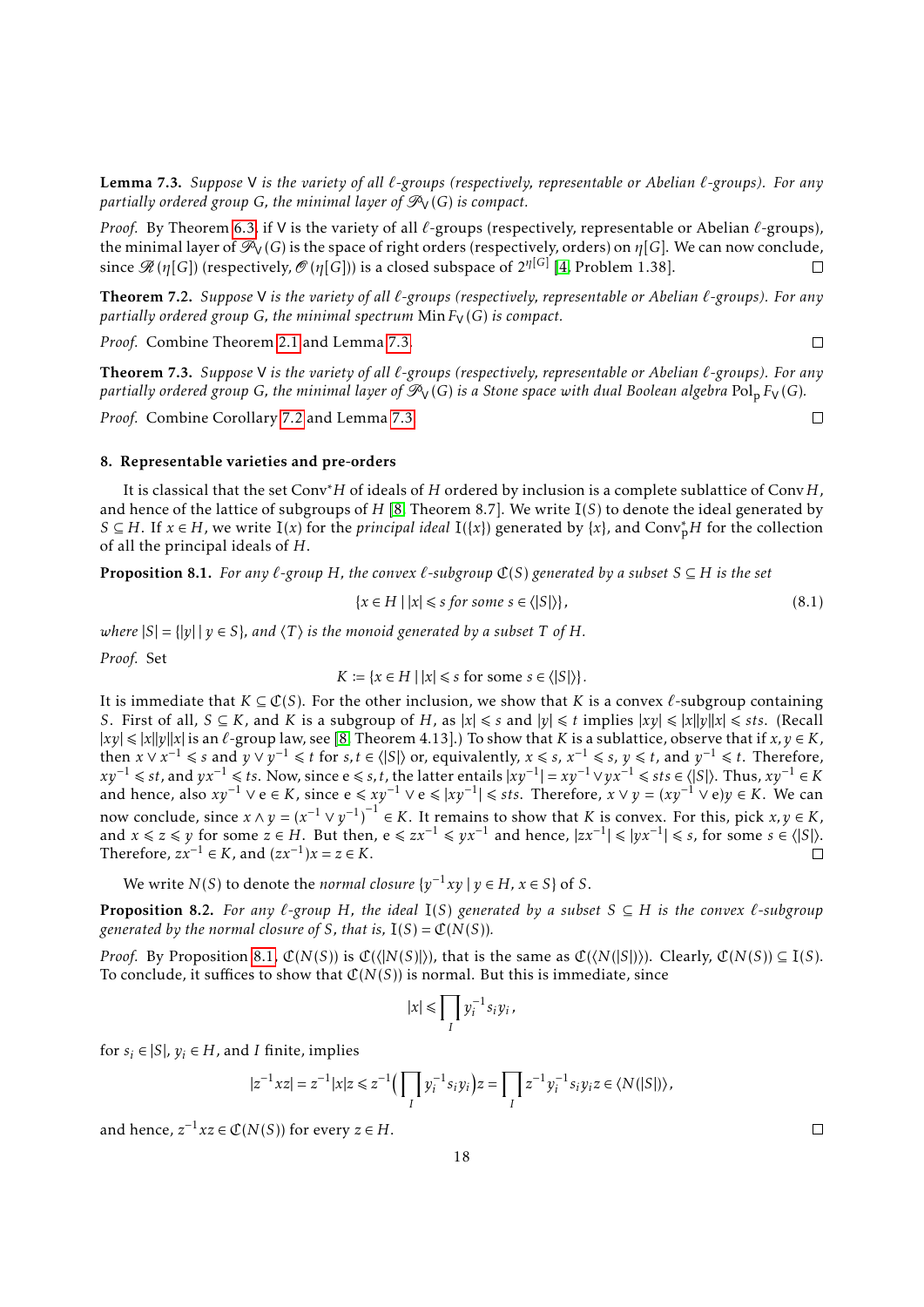<span id="page-18-0"></span>**Proposition 8.3.** For any  $\ell$ -group H, and for any  $x, y \in H^+$ ,  $z \in H$ , the following hold.

- $(1)$   $I(z) = I(|z|) = {h \in H | |h| \leq \prod_{i \in I} w_i^{-1} |z| w_i, \text{ for finitely many } w_i \in H}.$
- (2)  $I(x \wedge y) \subseteq I(x) \cap I(y)$  *and*  $I(x \vee y) = I(x) \vee I(y)$ *.*

*Proof.* (1) is immediate from Proposition [8.2.](#page-17-5) Item (2) follows from the fact that  $k \in Conv H$  contains *x*, *y* ∈ *H*<sup>+</sup> if, and only if, *x* ∨ *y* ∈ k; also, *x* ∧ *y* is contained in every convex  $\ell$ -subgroup containing *x* or *y*.

In light of Proposition [8.3,](#page-18-0) when the set Conv<sub>p</sub><sup>†</sup> of principal ideals of any *ℓ*-group *H* is ordered by inclusion, it is a join-semilattice with minimum  $\vec{I}(e) = \{e\}$ , and a subsemilattice of Conv<sup>\*</sup>H (and therefore of Conv*H*).

<span id="page-18-1"></span>Proposition 8.4. *For any `-group H, the following are equivalent.*

- 1. *H is representable.*
- 2. *Each polar is normal.*

*Proof.* See, e.g., [\[8,](#page-21-4) Proposition 47.1].

**Remark 8.1.** Lemma [7.2](#page-14-5) and Proposition [8.4](#page-18-1) ensure Qin  $H$  ⊆ Spec\* $H$  for every representable  $\ell$ -group  $H$ .

<span id="page-18-2"></span>Lemma 8.1. *For any `-group H, the following are equivalent.*

- 1. *H is representable.*
- 2. *For every*  $x, y \in H^+$ ,  $I(x) \cap I(y) \subseteq I(x \wedge y)$ .

*Proof.* For  $(1) \Rightarrow (2)$ , we use the characterising property of representable  $\ell$ -groups stated in Proposition [8.4:](#page-18-1) we show that  $I(x) \cap I(y) \subseteq I(x \wedge y)$  entails that  $x^{\perp}$  is normal, for every  $x \in H$ . Assume  $x \wedge y = e$ , for some *x*, *y* ∈ *H*<sup>+</sup>, that is, assume  $y \in x^{\perp}$  for  $x, y \in H^+$ . Thus,

$$
I(x) \cap I(y) = I(x \land y) = \{e\}.
$$
 (8.2)

This means that  $x \wedge a^{-1}ya = e$  for every  $a \in H$ , since  $(x \wedge a^{-1}ya) \in I(x) \cap I(y) = \{e\}$  for every  $a \in H$ . Thus,  $a^{-1}ya \in x^{\perp}$ , for every  $a \in H$ .

For  $(2) \Rightarrow (1)$ , we show that  $I(x) \cap I(y) \subseteq I(x \wedge y)$  for every *x*, *y* in the positive cone of a representable *l*−group *H*. For this, let *H* be a subdirect product of  $\prod_{t\in T} C_t$ , for  $C_t$  totally ordered groups. If  $|z| \in I(x) \cap I(y)$ , Proposition [8.2](#page-17-5) entails

$$
|z| \le \prod_I a_i^{-1} x a_i, \text{ and } |z| \le \prod_J b_j^{-1} y b_j.
$$

Thus, in a given factor  $C_t$  of the product  $\prod_{t \in T} C_t$ ,

$$
(|z|)_t \leq (\prod_l a_i^{-1} x a_i)_t, \text{ and } (|z|)_t \leq (\prod_l b_j^{-1} y b_j)_t.
$$

Since the group operation is also defined coordinate wise, we obtain

$$
(|z|)_t \leq \prod_I (a_i^{-1})_t(x)_t(a_i)_t, \text{ and } (|z|)_t \leq \prod_J (b_j^{-1})_t(y)_t(b_j)_t.
$$

Without loss of generality, we can assume  $(x)_t \leq (y)_t$ , and hence

$$
(|z|)_t \leq \prod_I (a_i^{-1})_t(x)_t (a_i)_t = \prod_I (a_i^{-1})_t(x \wedge y)_t (a_i)_t.
$$

Since  $t \in T$  was arbitrary,  $|z| \leq \prod_l c_i^{-1}(x \wedge y)c_i$ , for some  $c_i \in H$ , and *I* finite. Thus,  $z \in I(x \wedge y)$ .

 $\Box$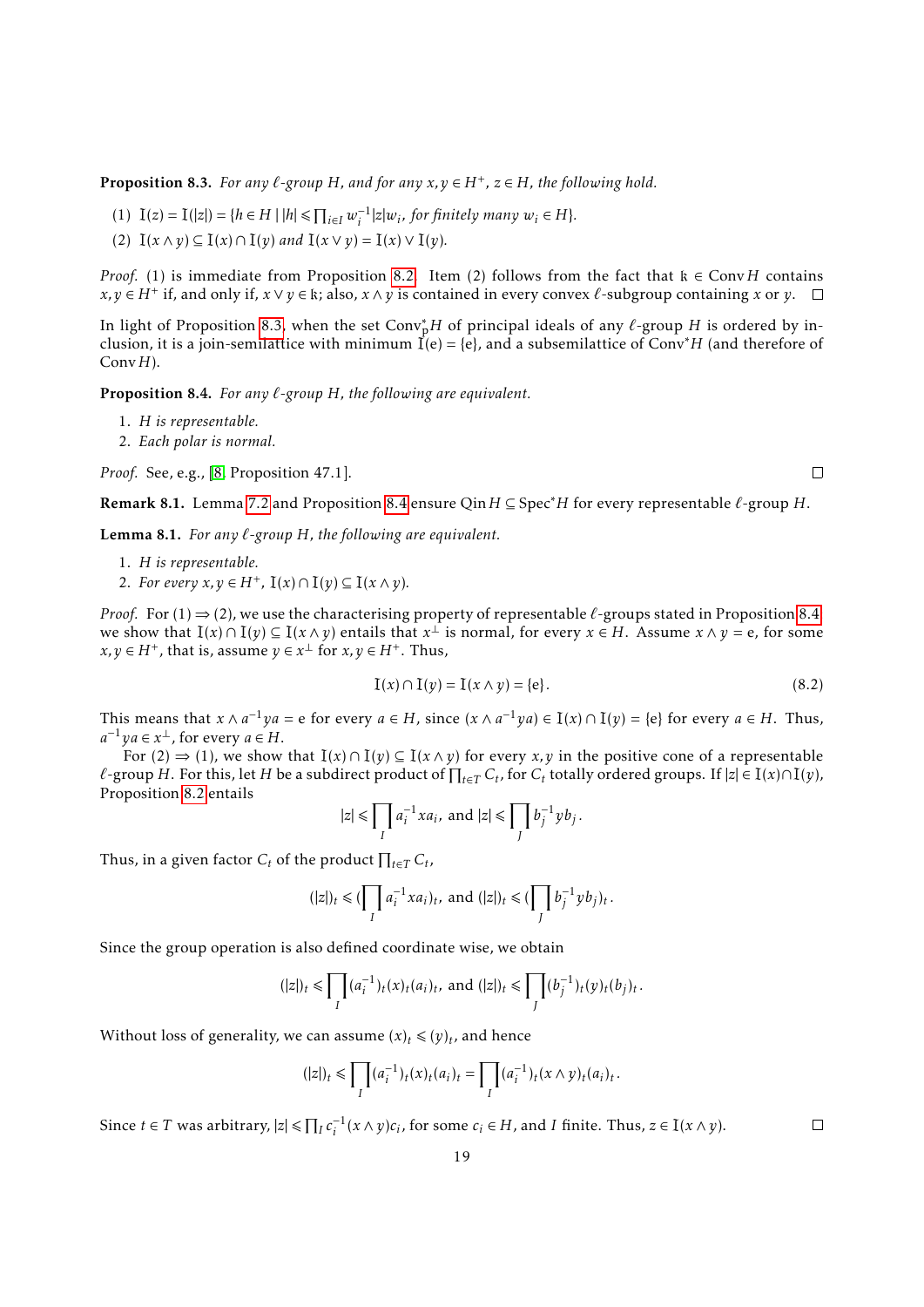Consider the map

<span id="page-19-0"></span>
$$
Conv_{\mathbf{p}} H \xrightarrow{\mathcal{S}} Conv^* H \tag{8.3}
$$

defined by  $\mathcal{C}(x) \mapsto I(x)$ , for  $x \in H^+$ .

<span id="page-19-1"></span>**Theorem 8.1.** *For any*  $\ell$ -group *H*, the map  $g$ : Conv<sub>p</sub> *H* → Conv<sup>\*</sup>*H defined in* [\(8.3\)](#page-19-0) *is a join-semilattice homomorphism preserving minimum such that <sup>g</sup>*[Conv<sup>p</sup> *<sup>H</sup>*] = Conv<sup>∗</sup> <sup>p</sup>*H. Moreover, it is a lattice homomorphism if, and only if, H is representable.*

*Proof.* First, observe that  $\mathcal{C}(x) = \mathcal{C}(v)$  implies  $x \in \mathcal{C}(v) \subseteq I(v)$ , and  $v \in \mathcal{C}(x) \subseteq I(x)$ . Thus, if  $\mathcal{C}(x) = \mathcal{C}(v)$ , then  $I(x) = I(y)$ . Hence, *g* is well-defined. Further, it is clear that  $g[Conv_p H] = Conv_p^*H$ . By Proposition [4.1.](#page-7-2)(2) and Proposition [8.3.](#page-18-0)(2),

$$
g(\mathcal{C}(x) \vee \mathcal{C}(y)) = g(\mathcal{C}(x \vee y)) = I(x \vee y) = I(x) \vee I(y).
$$

Finally,  $\mathcal{C}(e) = \{e\} = I(e)$ .

Since  $g(\mathcal{C}(x) \cap \mathcal{C}(y)) = I(x) \wedge I(y)$  if, and only if,  $I(x \wedge y) = I(x) \cap I(y)$ , the second statement follows from Lemma [8.1,](#page-18-2) Proposition [4.1.](#page-7-2)(2), and Proposition [8.3.](#page-18-0)(2). П

<span id="page-19-2"></span>Proposition 8.5. *For any `-group H, the set* Conv<sup>∗</sup> <sup>p</sup>*<sup>H</sup> consists precisely of the compact elements of* Conv∗*H.*

*Proof.* Pick a compact element  $k$  of Conv<sup>∗</sup>H, and note that  $k \subseteq \bigvee_{x \in k} I(x)$ . By compactness, also

$$
\mathbf{k} \subseteq \mathbf{I}(x_1) \vee \cdots \vee \mathbf{I}(x_n), \quad \text{for } x_1, \ldots, x_n \in \mathbf{k}.
$$

Hence,  $k = I(x_1 \vee \cdots \vee x_n)$  by Proposition [8.2.](#page-17-5)(2). Conversely, consider  $I(x) \subseteq \bigvee_j k_j$  for some  $x \in H$ , and  $k_j \in$ Conv<sup>\*</sup>*H*. Then, the element  $|x| \in H^+$  equals  $y_1 \cdots y_m$ , for some  $y_1, \ldots, y_m \in \bigcup_j k_j$ . Thus,  $I(x) \subseteq k_{j_1} \vee \cdots \vee k_{j_m}$ for  $j_1, \ldots, j_m \in J$  such that  $y_i \in k_{j_i}$ .

<span id="page-19-4"></span>Corollary 8.1. *For any representable `-group H,* Spec∗*H is homeomorphic to the dual space of the distributive lattice with minimum* Conv<sup>∗</sup> <sup>p</sup>*H; hence,* Spec∗*<sup>H</sup> is generalised spectral.*

*Proof.* For any representable  $\ell$ -group *H*, set *D* := Conv<sub>p</sub><sup>+</sup>*H*. Then, the map

$$
X(D) \to \text{Conv}^*H
$$

$$
I \longmapsto \bigvee \{ \text{I}(x) \mid \text{I}(x) \in I \}
$$

restricts to a homeomorphism between *X*(*D*) and Spec∗*H*. The proof goes along the same lines as the one of Theorem [5.1,](#page-9-3) and it is based on Proposition [4.2,](#page-7-3) Proposition [8.3,](#page-18-0) Theorem [8.1,](#page-19-1) and Proposition [8.5.](#page-19-2)  $\Box$ 

For any  $\ell$ -group *H*, we consider the function<sup>[4](#page-19-3)</sup>

$$
\text{Conv } H \xrightarrow{\nu} \text{Conv } H
$$
\n
$$
\text{R} \longmapsto \bigcap_{x \in H} x^{-1} \text{R} x,\tag{8.4}
$$

that maps any convex  $\ell$ -subgroup k of *H* to the largest ideal contained in k. Recall that an endofunction  $\iota: S \to S$  on a partially ordered set *S* is an *interior operator* if it is contracting  $(\iota(x) \leq x)$ , monotone  $(x \leq y)$ entails  $\iota(x) \leq \iota(y)$ , and idempotent (*ι* ο *ι* coincides with *ι* on *S*). The fixed points of *ι* are called the *open elements* of *S*. The map *ν* is an interior operator on Conv*H*, and Conv∗*H* consists precisely of the open elements of *ν*.

<span id="page-19-3"></span><sup>4</sup>For a related use of this map, compare the characterisation of representable *`*-groups in [\[22,](#page-21-18) Theorem 2.4.4.(d)].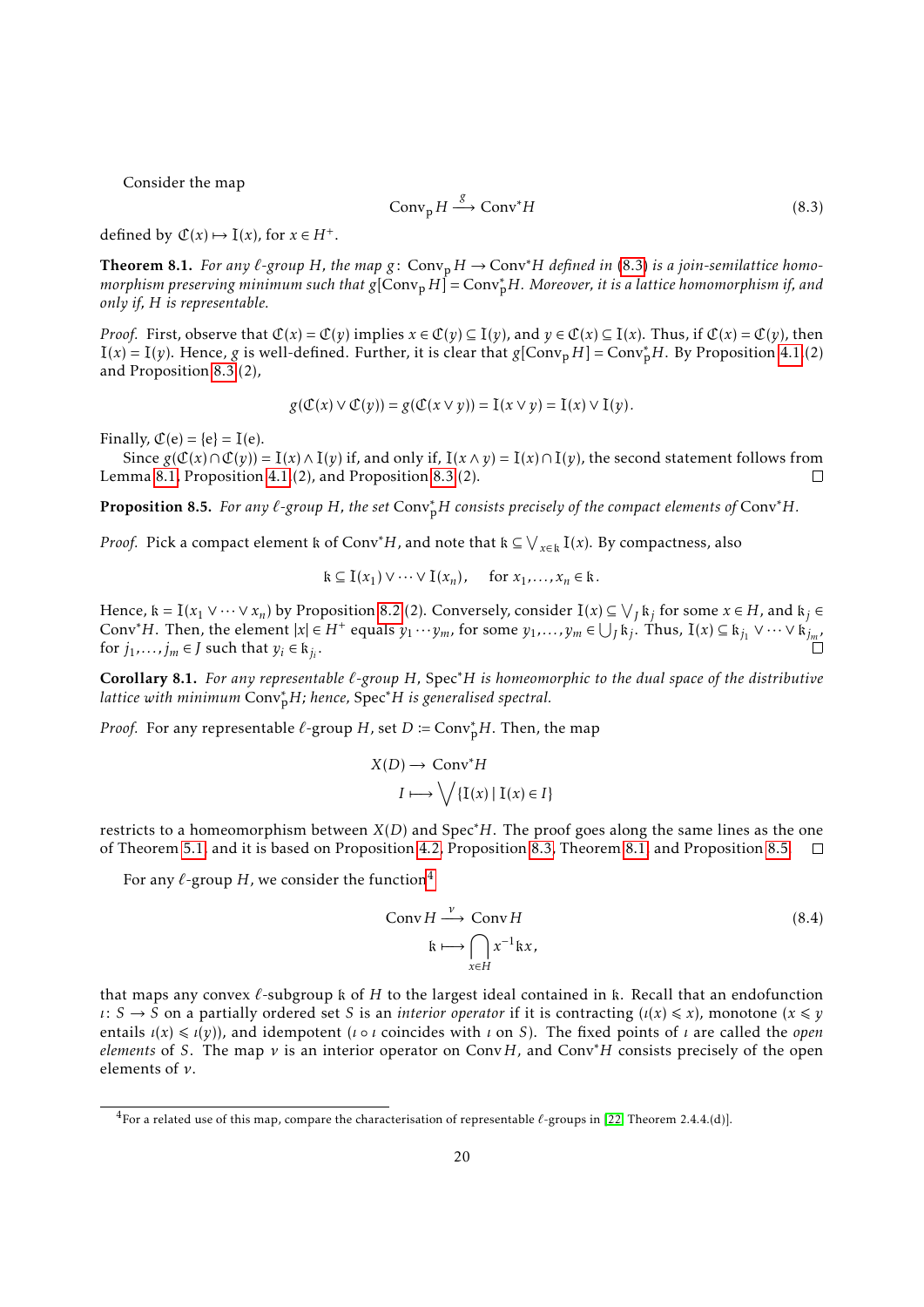<span id="page-20-6"></span>Lemma 8.2. *For any `-group H, the map ν descends to an interior operator ν on* Spec*H such that* Spec∗*H consists precisely of the open elements of <i>v if, and only if, H is representable. In this case, v*: Spec  $H \rightarrow \text{Spec}^*H$ *is a continuous retraction.*

*Proof.* First, if *ν* is an interior operator onto Spec<sup>\*</sup>*H*, since  $\nu$ (m)  $\subseteq$  m for every m  $\in$  Min*H*, we can conclude  $v(m)$  = m and hence, every minimal prime is an ideal. Thus, by Proposition [6.3,](#page-12-3) *H* is representable. Conversely, suppose that *H* is representable, and take  $x, y \in H$  such that  $x \wedge y = e$ . We show that either *x* ∈ *v*( $\uprho$ ) or *y* ∈ *v*( $\uprho$ ), for every  $\rho$  ∈ Spec*H*. If *x* ∉ *v*( $\uprho$ ), there is a *w* ∈ *H* such that *w*<sup>-1</sup>*xw* ∉  $\rho$ . Now, since *x*  $\wedge$  *y* = e and *H* is representable, by Proposition [8.4](#page-18-1) also  $w^{-1}xw \wedge z^{-1}yz = e$  for every *z* ∈ *H*. Therefore, since  $\rho$  is prime,  $z^{-1}yz \in \rho$  for every  $z \in H$ , that is,  $y \in \nu(\rho)$ . The fact that  $\nu$  descends to an interior operator *ν*: Spec *H*  $\rightarrow$  Spec<sup>\*</sup>*H* is immediate. Also, *ν*( $\rho$ ) =  $\rho$  if, and only if,  $\rho \in$  Spec<sup>\*</sup>*H*. Finally, observe that

$$
\nu^{-1}[\mathbb{S}^*(x)] = \bigcup_{y \in H} \mathbb{S}(y^{-1}xy)
$$

and hence, *ν* is continuous.

**Remark 8.2.** The map *ν*: Spec *H*  $\rightarrow$  Spec<sup>\*</sup>*H* sends a prime subgroup *p* to the kernel ker  $R_p$  of the map  $R_{\rho}$ : *H*  $\rightarrow$  Aut *H*/ $\rho$  defined in [\(3.1\)](#page-5-4).

For any partially ordered group *G* and any variety V of representable *`*-groups, consider

$$
\mathcal{P}_V(G) \xrightarrow{\beta} \mathcal{P}_V(G) \qquad (8.5)
$$
  

$$
C \longmapsto \bigcap_{t \in G} t^{-1}Ct.
$$

<span id="page-20-3"></span>Theorem 8.2. *For any partially ordered group G and any variety* V *of representable `-groups, the following hold.*

- 1. The set  $\mathcal{B}_{V}(G)$  with the subspace topology induced from  $\mathcal{P}_{V}(G)$  is generalised spectral.
- 2. The map  $β$  is an interior operator on  $\mathcal{P}_V(G)$  such that  $\mathcal{B}_V(G)$  consists precisely of the open elements of  $β$ . *Moreover,*  $\beta$ :  $\mathcal{P}_V(G) \rightarrow \mathcal{B}_V(G)$  *is a continuous retraction.*

*Proof.* Statement (1) follows immediately from Theorem [2.1](#page-4-0) and Corollary [8.1.](#page-19-4)

For (2), observe that for a right pre-order *C*, the set *β*(*C*) is clearly a normal submonoid of *G*. Moreover, if  $a \notin \beta(C)$ , there is a conjugate  $t^{-1}at \notin C$  for  $t \in G$ ; hence, by Theorem [6.1,](#page-10-1)  $s^{-1}as \in C^{-1}$  for each  $s \in G$ , that is,  $a^{-1} \in \beta(C)$ . Therefore,  $\beta(C) \cup \beta(C)^{-1} = G$ , and  $\beta$  is a well-defined function onto  $\mathscr{B}_V(G)$ . Further,  $\beta$ sends a right pre-order *C* in  $\mathcal{P}_V(G)$  to the largest pre-order contained in *C*, and  $β(C) = π(ν(κ(C)))$ . Thus, an application of Theorem 2.1 and Lemma 8.2 completes the proof. an application of Theorem [2.1](#page-4-0) and Lemma [8.2](#page-20-6) completes the proof.

#### Acknowledgements

The research of the first-named author was supported by the Swiss National Science Foundation grant 200021 165850.

- <span id="page-20-5"></span>[1] Richard N. Ball, Vincenzo Marra, Daniel McNeill, and Andrea Pedrini. From Freudenthal's spectral theorem to projectable hulls of unital Archimedean lattice-groups, through compactifications of minimal spectra. *Forum Mathematicum*, 30(2):513– 526, 2018.
- <span id="page-20-1"></span>[2] Alain Bigard, Klaus Keimel, and Samuel Wolfenstein. *Groupes et anneaux réticulés*. Lecture Notes in Mathematics, Vol. 608. Springer-Verlag, Berlin-New York, 1977.
- <span id="page-20-2"></span>[3] Adam Clay. Free lattice-ordered groups and the space of left orderings. *Monatsh. Math.*, 167(3-4):417–430, 2012.
- <span id="page-20-0"></span>[4] Adam Clay and Dale Rolfsen. *Ordered groups and topology*, volume 176 of *Graduate Studies in Mathematics*. American Mathematical Society, Providence, RI, 2016.
- <span id="page-20-4"></span>[5] Almudena Colacito and George Metcalfe. Ordering groups and validity in lattice-ordered groups. *J. Pure Appl. Algebra*. 223(12): 5163–5175, 2019.